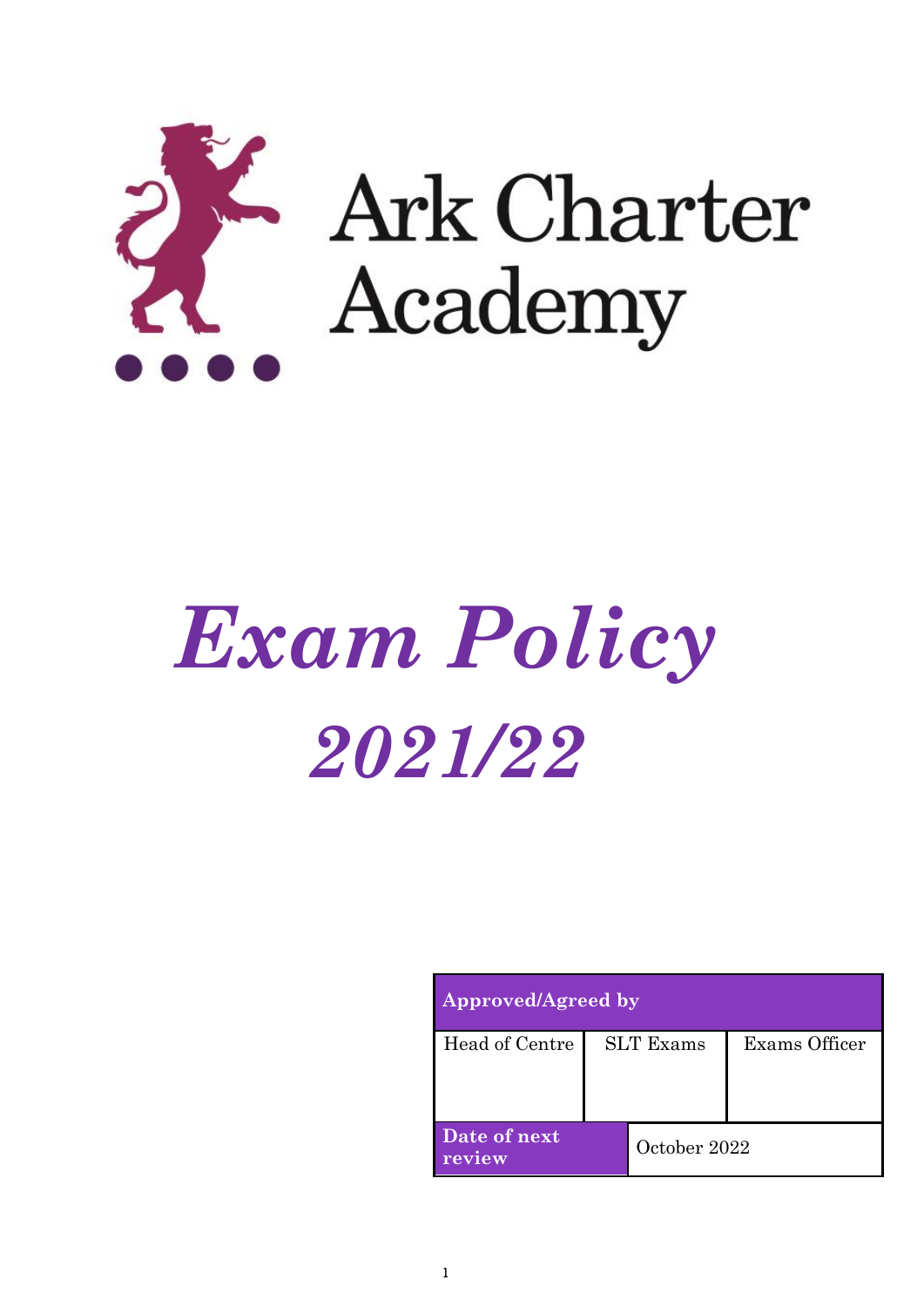# Contents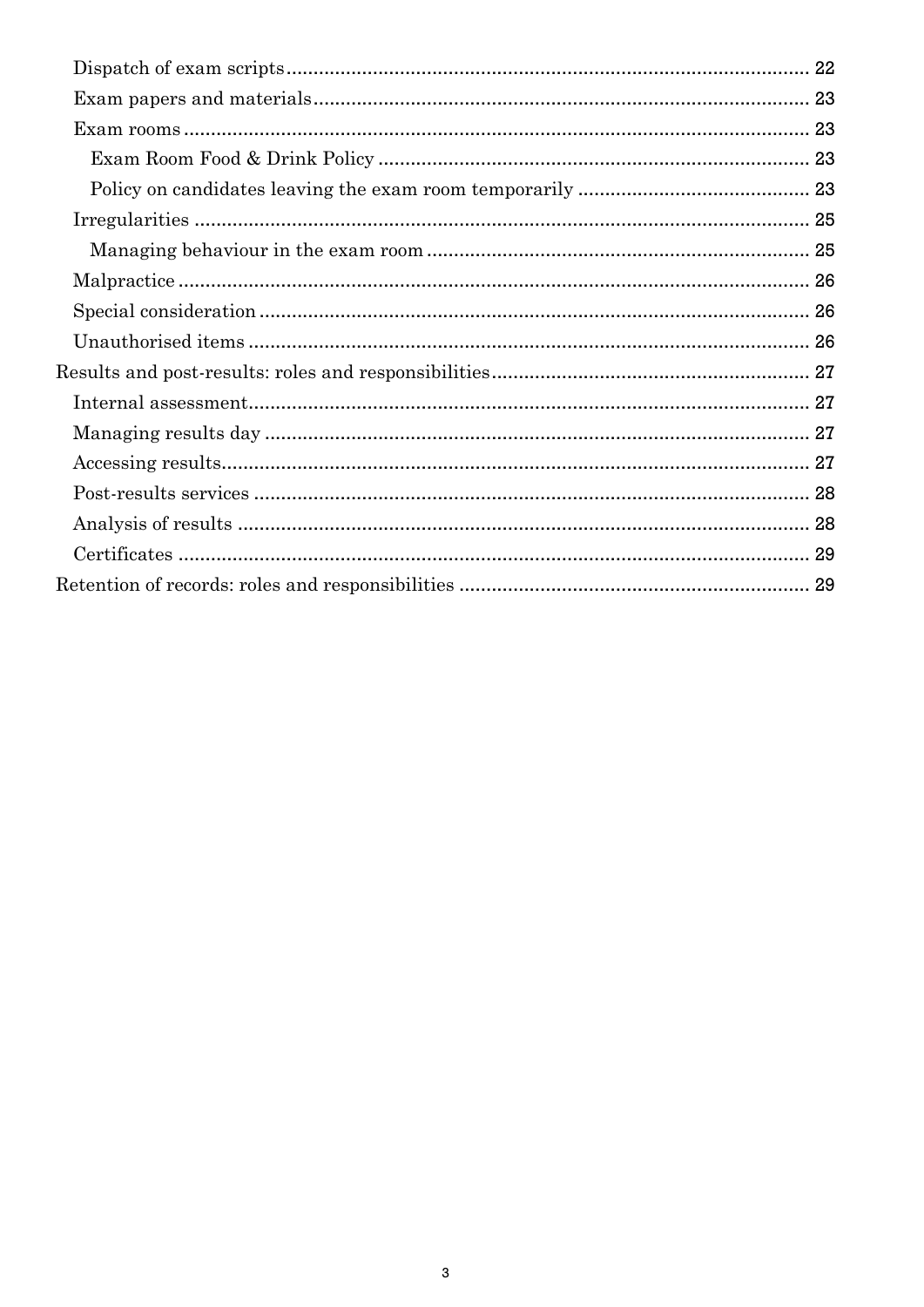# <span id="page-3-0"></span>**Purpose of the policy**

The purpose of this exams policy is:

- to ensure the planning, management and administration of exams is conducted efficiently and in the best interests of candidates;
- to ensure the operation of an efficient exams system with clear guidelines for all relevant staff.

It is the responsibility of everyone involved in the centre's exam processes to read, understand and implement this policy.

The exams policy will be reviewed every year by the Exams Officer and Head of Centre.

Where references are made to JCQ regulations/guidelines, further details can be found at [www.jcq.org.uk.](http://www.jcq.org.uk/)

# <span id="page-3-1"></span>**Exam Roles and responsibilities**

## **Head of Centre**:

The **head of centre** is the individual who is accountable to the awarding bodies for ensuring that the centre is always compliant with the published JCQ regulations and awarding body requirements to ensure the security and integrity of the examinations/assessments. **It is the responsibility of the head of centre to ensure that all staff comply with the instructions in this booklet**. Failure to do so may constitute malpractice as defined in the JCQ publication *Suspected Malpractice: Policies and Procedures, 1 September 2021 to 31 August 2022:* <https://www.jcq.org.uk/exams-office/malpractice> [\(ICE](http://www.jcq.org.uk/exams-office/ice---instructions-for-conducting-examinations) Introduction)

- Understands the contents, refers to and directs relevant centre staff to annually updated JCQ publications including:
	- $\triangleright$  General regulations for approved centres (GR)
	- $\triangleright$  Instructions for conducting examinations (ICE)
	- ➢ Access Arrangements and Reasonable Adjustments (AA)
	- ➢ Suspected Malpractice Policies and Procedures (SM)
	- $\triangleright$  Instructions for conducting non-examination assessments (NEA)
	- $\triangleright$  A guide to the special consideration process (SC)
- Ensures the centre has appropriate accommodation to support the size of the cohorts being examined, including appropriate accommodation for candidates requiring Access Arrangements (AAs).
- Takes responsibility for responding to the National Centre Number (NCN) Register annual update by the end of October each year and understands that this responsibility cannot be delegated to a member of SLT, Exams Officer or any other member of staff.
- <span id="page-3-2"></span>• Has in place a written escalation process should the SLT responsible for exams, or the Head of Centre be absent.

## **Escalation Process**

 $\triangleright$  If the SLT responsible for exams (Zack Morgan) is absent, any queries or decisions must be deferred to the Head of Centre (Fiona Chapman).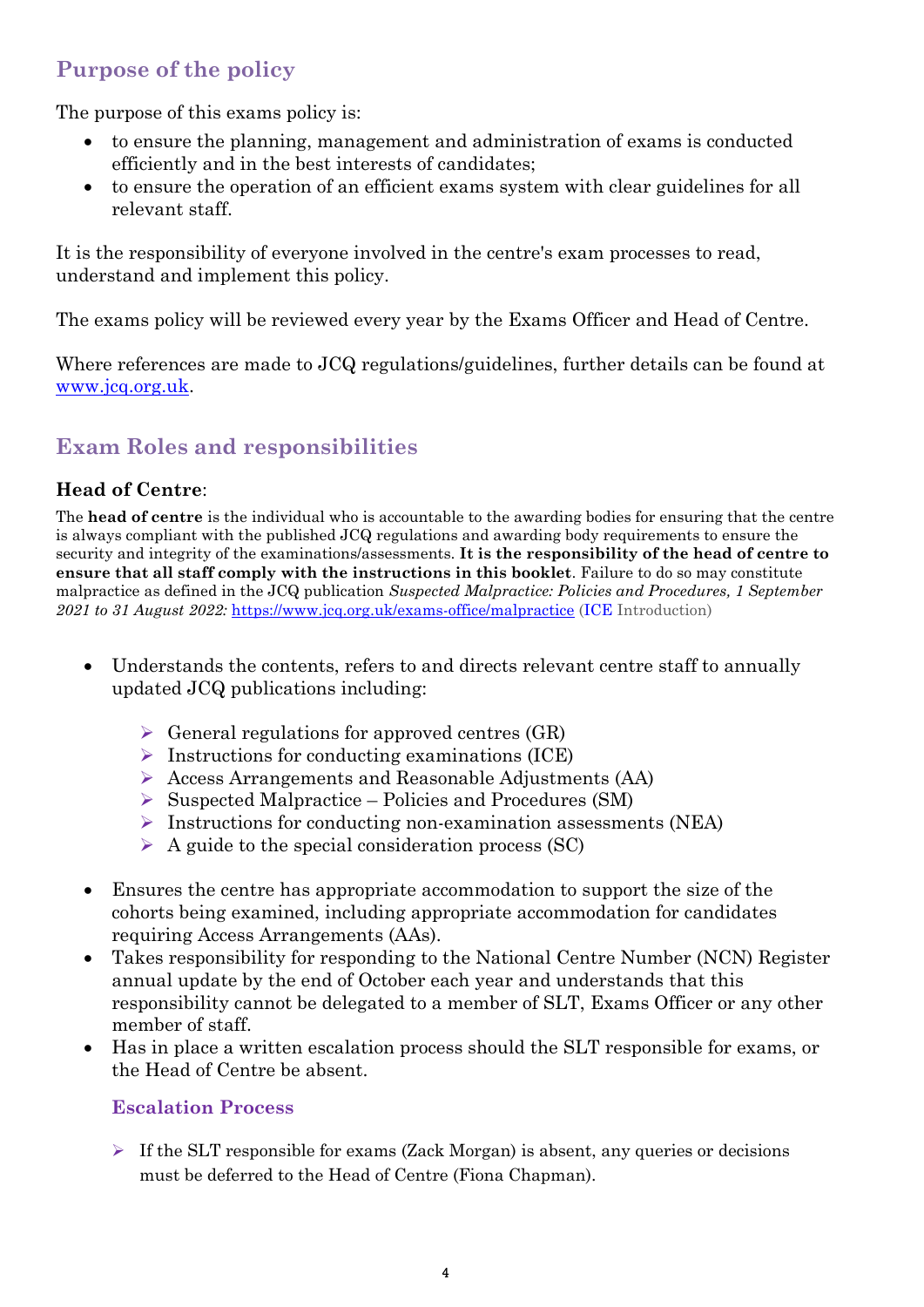- $\triangleright$  If the Head of Centre is absent, responsibility for implementing JCQ regulations and requirements relating to exam s will be escalated to the Executive Principal (Peter Haylock)
- Provides fully qualified teachers to mark non-examination assessments, and/or fully qualified assessors for the verification of centre assessed components.
- Has in place a member of SLT who will provide support and guidance to the Exams Officer and ensure that the integrity and security of examinations and assessments is maintained throughout an exam series.
- Enables the EO and SENCo to attend appropriate training and other events in order to facilitate the effective delivery of exams and assessments within the centre.
- Appoints a SENCo who will determine appropriate arrangements for candidates with learning difficulties and disabilities.
- Ensures centre staff undertake key tasks within the exams process and meet internal deadlines set by the EO.
- Makes sure that a teacher, tutor or a senior member of centre staff who teaches the subject being examined, is not an invigilator during the timetabled written examination.
- Delivers qualifications, as required by the awarding body, in accordance with relevant equality legislation. This includes but is not limited to ensuring that qualifications are made available to all candidates capable of understanding them and seeking reasonable adjustments for candidates with disabilities.
- Complies with local health and safety rules which are in place and that the centre is adequately covered for public liability claims.
- Takes all reasonable steps to maintain the integrity of the exams/assessments, including the security of all assessment materials, by ensuring:
	- $\triangleright$  The location of the secure storage facility in a secure room solely assigned to examinations for the purpose of administering secure examination materials
	- $\triangleright$  Appropriate arrangements are in place to ensure that confidential materials are only handed over to authorised members of centre staff
	- $\triangleright$  Access to the secure room and secure storage facility is restricted to the authorised two to six keyholders
	- $\triangleright$  The relevant awarding body is immediately informed if the security of the question papers or confidential supporting instructions is put at risk
	- ➢ That arrangements are in place to check that the correct question paper packets are opened by authorised members of centre staff
- Obtains written approval from the relevant warding body before permitting a third party to deliver any part of a qualification including assessments.
- Takes all reasonable steps to prevent the occurrence of any malpractice or maladministration before, during and after examinations have taken place. Investigates any irregularities and immediately informs the awarding bodies of any cases of alleged, suspected or actual incidents of malpractice or maladministration involving a candidate or a member of staff.
- Ensures all policies and procedures are; in place, current and actively referred to, as required by JCQ and the awarding bodies.
- Ensures risks to the exam process are assessed and appropriate risk management processes/contingency plans are in place (that allow the senior leadership team to act immediately in the event of an emergency or staff absence).
- Ensures the relevant awarding bodies are informed of any Conflict of Interest where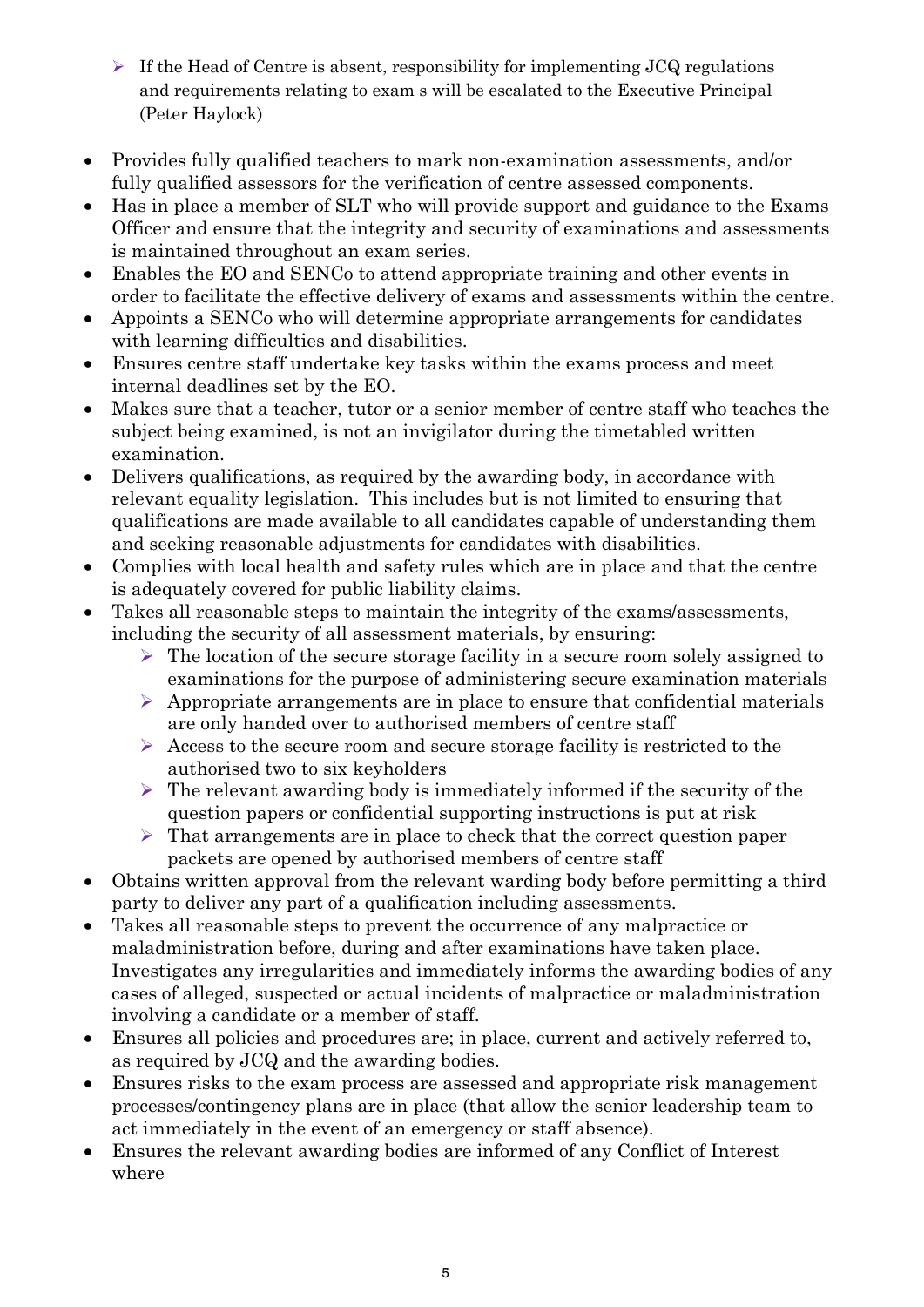- $\triangleright$  A member of centre staff is taking a qualification at the centre (only as last resort) which includes internally assessed components.
- $\triangleright$  A candidate is being taught and prepared for a qualification which includes internally assessed components by a member of centre staff with a personal connection to the candidate.
- Maintains records that confirm the measures taken/protocols on place to mitigate any potential risk to the integrity of the qualification affected by the above, and where
	- ➢ A member of exams office staff have a personal connection to a candidate being entered for exams and assessments at the centre or another centre.
	- $\triangleright$  A member of centre staff is taking a qualification at the centre (only as a last resort) which does not include internally assessed components.
	- $\triangleright$  A member of centre staff is taking a qualification at another centre.
- Ensures members of centre staff do not advise parents/candidates to contact awarding bodies/JCQ directly nor provide them with postal addresses/email addresses of awarding body or JCQ personnel.
- Co-operates fully with the JCQ Centre Inspection Service or an awarding body when subject to an inspection, an investigation or an unannounced visit. Complies with all requests for information/documentation made by said inspector as soon as reasonably possible.

- Understands the contents of annually updated JCQ publications including:
	- $\triangleright$  General regulations for approved centres (GR)
	- ➢ Instructions for conducting examinations (ICE)
	- ➢ Suspected Malpractice Policies and Procedures (SM)
	- ➢ Post-Results services (PRS)
	- $\triangleright$  A guide to the special consideration process (SC)
- Completes/submits the NCN Registers annual update by the end of October each year.
- Is familiar with the contents of annually updated information from awarding bodies on administrative procedures, key tasks, key dates and deadlines.
- Ensures key tasks are undertaken and key dates and deadlines met.
- Manages the administration of internal and external *exams.*
- Advises the senior leadership team, HoD/Fs and other relevant staff on exam timetables and procedures as set by the various awarding bodies
- Identifies and manages exam timetable clashes.
- Ensures with HoD/Fs that the necessary NEAs are completed and submitted on time and in accordance with JCQ guidelines.
- Tracks, dispatches, and stores returned coursework / controlled assessments for the appropriate time before returning to HoD/Fs.
- Maintains systems and processes to support the timely entry of candidates for their exams.
- Supports the SENCo in making applications for special consideration following the regulations in the AA JCQ publication and in administering AAs during examinations and assessments.
- Receives, checks and stores securely all exam papers and completed scripts and ensures that scripts are dispatched as per the guidelines.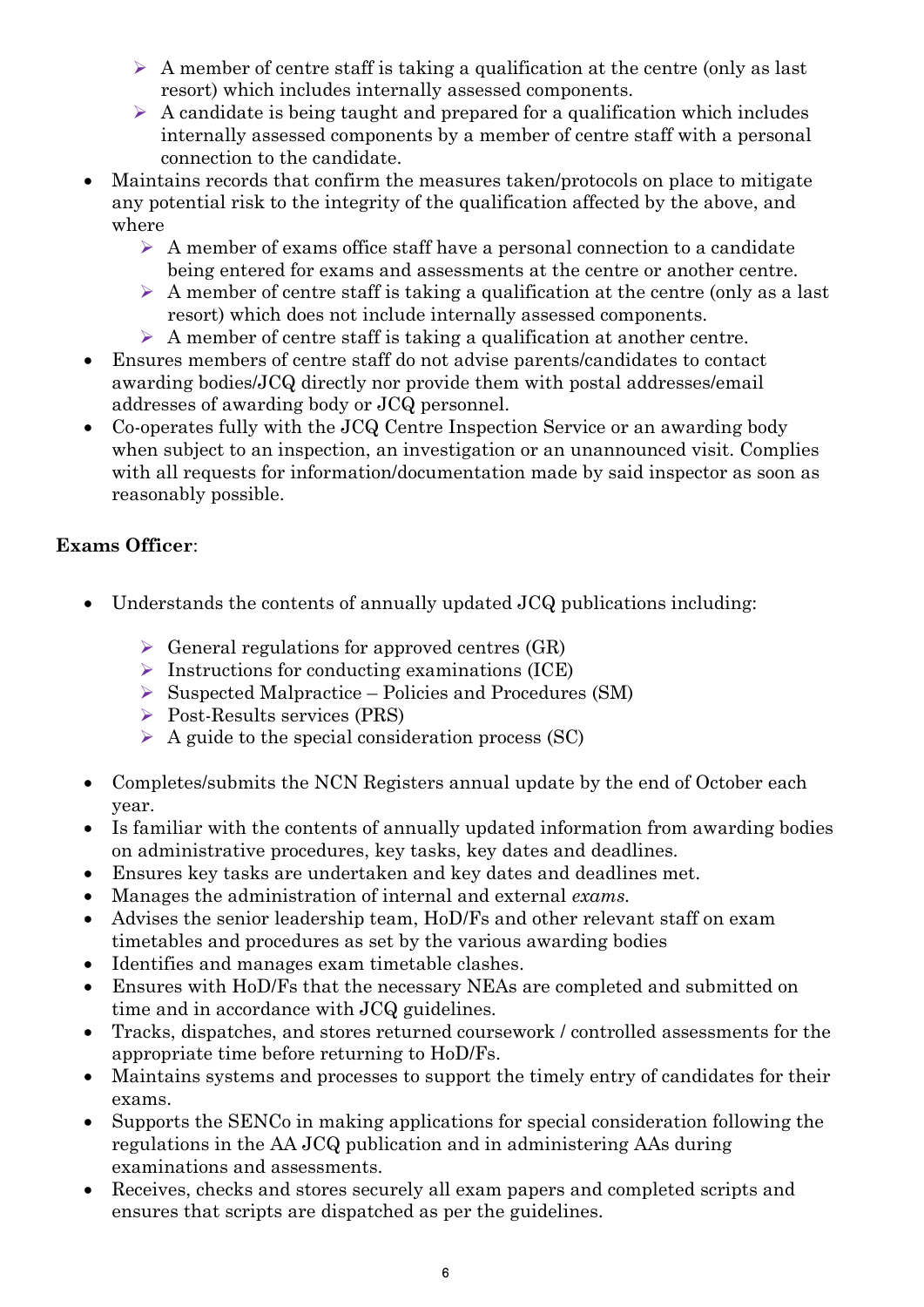- Brief other relevant centre staff where they may be involved in the receipt and dispatch of confidential exam materials on the requirements for maintaining the integrity and confidentiality of the exam materials.
- Trains and deploys a team of internal/external invigilators; appoints Lead invigilators, as required and keeps a record of the content of training provided.
- Works with the SENCo to train and deploy a team of internal/external facilitators and keep records of the content of training provided.
- Arranges for dissemination of exam results and certificates to candidates and completes, in consultation with the SLT, any post results service requests.
- Supports the HoC in ensuring that awarding bodies are informed of any Conflict of Interest declared by members of Centre staff and in maintaining records that confirm the measures taken/protocols in place to mitigate any potential risk to the integrity of the qualifications affected before the published deadline for entries.

## **Senior Leadership Team (SLT)**:

- Are familiar with the contents, refer to and direct relevant centre staff to annually updated JCQ publications including:
	- $\triangleright$  General regulations for approved centres (GR)
	- $\triangleright$  Instructions for conducting examinations (ICE)
	- ➢ Access Arrangements and Reasonable Adjustments (AA)
	- ➢ Suspected Malpractice Policies and Procedures (SM)
	- ➢ Instructions for conducting non-examination assessments (NEA)
	- $\triangleright$  A guide to the special consideration process (SC)

## **Special Educational Needs Co-ordinator (SENCo)**:

• Understands the contents, refers to and directs relevant centre staff to annually updated JCQ publications including:

Access Arrangements and Reasonable Adjustments (AA)

- Leads on the access arrangements and reasonable adjustments process and is therefore responsible for the timely identification and testing of candidates' requirements to ensure that they are in place for all exams and assessments as laid out in the Access Arrangements Policy.
- If not the qualified access arrangements assessor, works with the person appointed, on all matters relating to assessing candidates and ensures the correct procedures are followed.
- Processes any necessary applications in order to gain approval (if required) from JCQ and any other awarding bodies (as required) no later than the published deadline.
- Works with the Exams Officer to provide the AAs required by candidates, including Facilitators and appropriate rooming of candidates.
- Presents all required evidence, when requested by a JCQ inspector i.e. evidence of Assessor's qualifications, Candidate's complete AA files

## **Heads of Department/Faculty (HoD/F)**:

• Ensures teaching staff undertake key tasks, as detailed in this policy, within the exams process (exam cycle) and meet internal deadlines set by the EO and SENCo.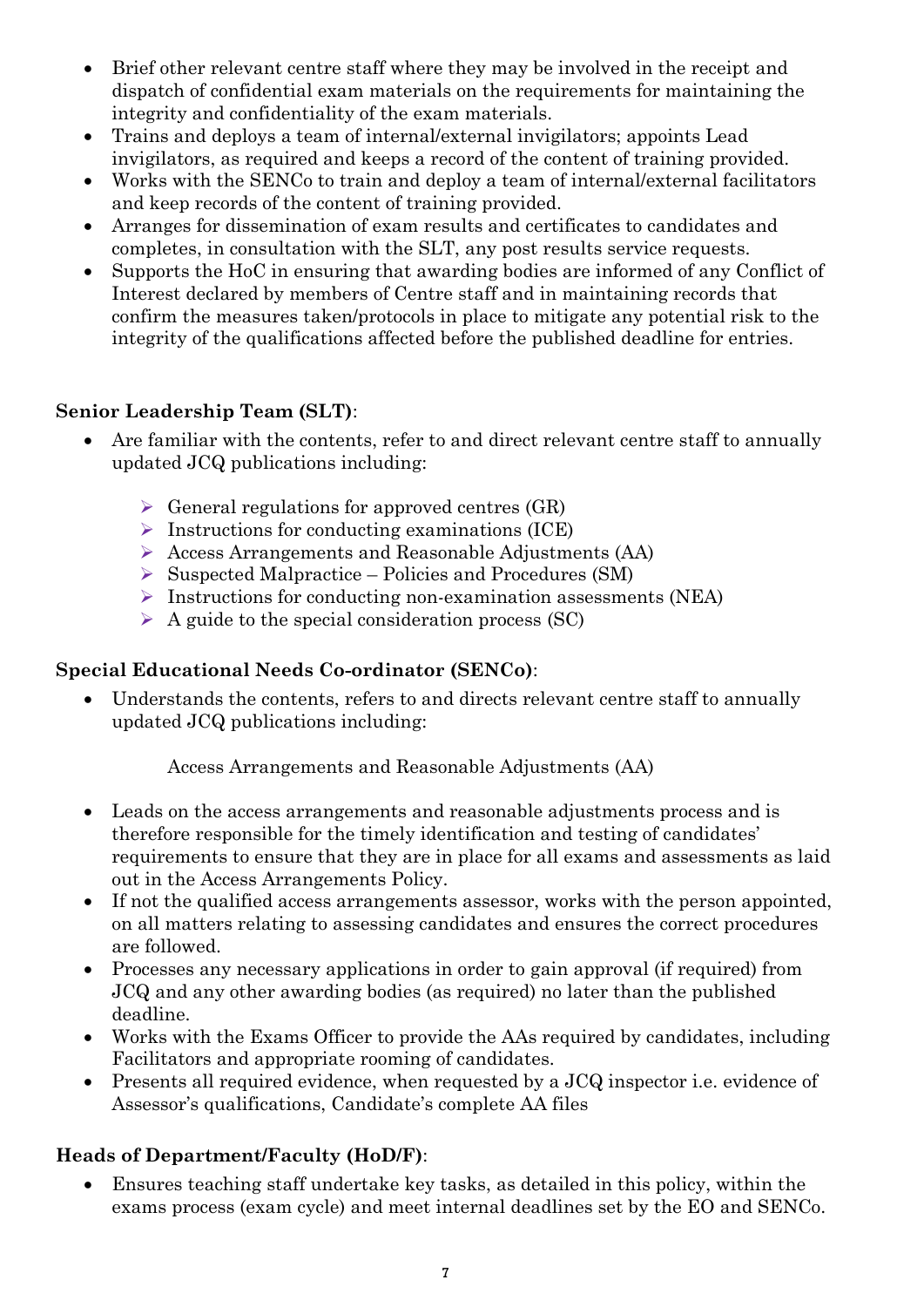- Ensure teaching staff keep themselves updated with awarding body subject and teacher-specific information and attend relevant awarding body training events to confirm effective delivery of qualifications.
- Guidance and pastoral oversight of candidates who are unsure about exams entries or amendments to entries.
- Accurate completion of entry and all other mark sheets and adherence to deadlines as set by the Exams Officer.
- Accurate completion of NEA mark sheets and declaration sheets.
- Decisions on post-results requests.

#### **Teachers:**

- Undertake key tasks, as detailed in this policy, within the exam process and meet internal deadlines set by the EO and SENCo.
- Supplying information on entries, coursework and controlled assessments as required by the head of department and/or exams officer.
- Flagging to the SENCo Candidates who may need AAs and supplying appropriate information and evidence to support with the testing process.
- Keep updated with awarding body subject and teacher-specific information to confirm effective delivery of qualifications.
- Attend relevant awarding boy training and update events.

#### **Lead invigilator/invigilators:**

- Attend/undertake training, updates/briefings and review sessions as required.
- Assisting the Exams Officer in the efficient running of exams according to JCQ regulations.
- Collection of exam papers and other material from the exams office before the start of the exam, where required.
- Assisting with preparation of the exam room for the relevant exam.
- Collection of all exam papers in the correct order at the end of the exam and ensuring their return to the exams office.

#### **Reception staff**:

• Support the EO in the receipt and dispatch of confidential exam materials and follow the requirements for maintaining the integrity and confidentiality of the exam materials.

#### **Site staff:**

• Support the EO in relevant matters relating to exam rooms and resources.

## **IT staff:**

• Support the EO in relevant matters relating to exam IT equipment i.e. Computers, projectors and screens in the exam rooms. Laptops and exam/assessment specific logins.

## **Candidates**:

• Understanding NEA and other assessment regulations and signing a declaration that authenticates the coursework as their own.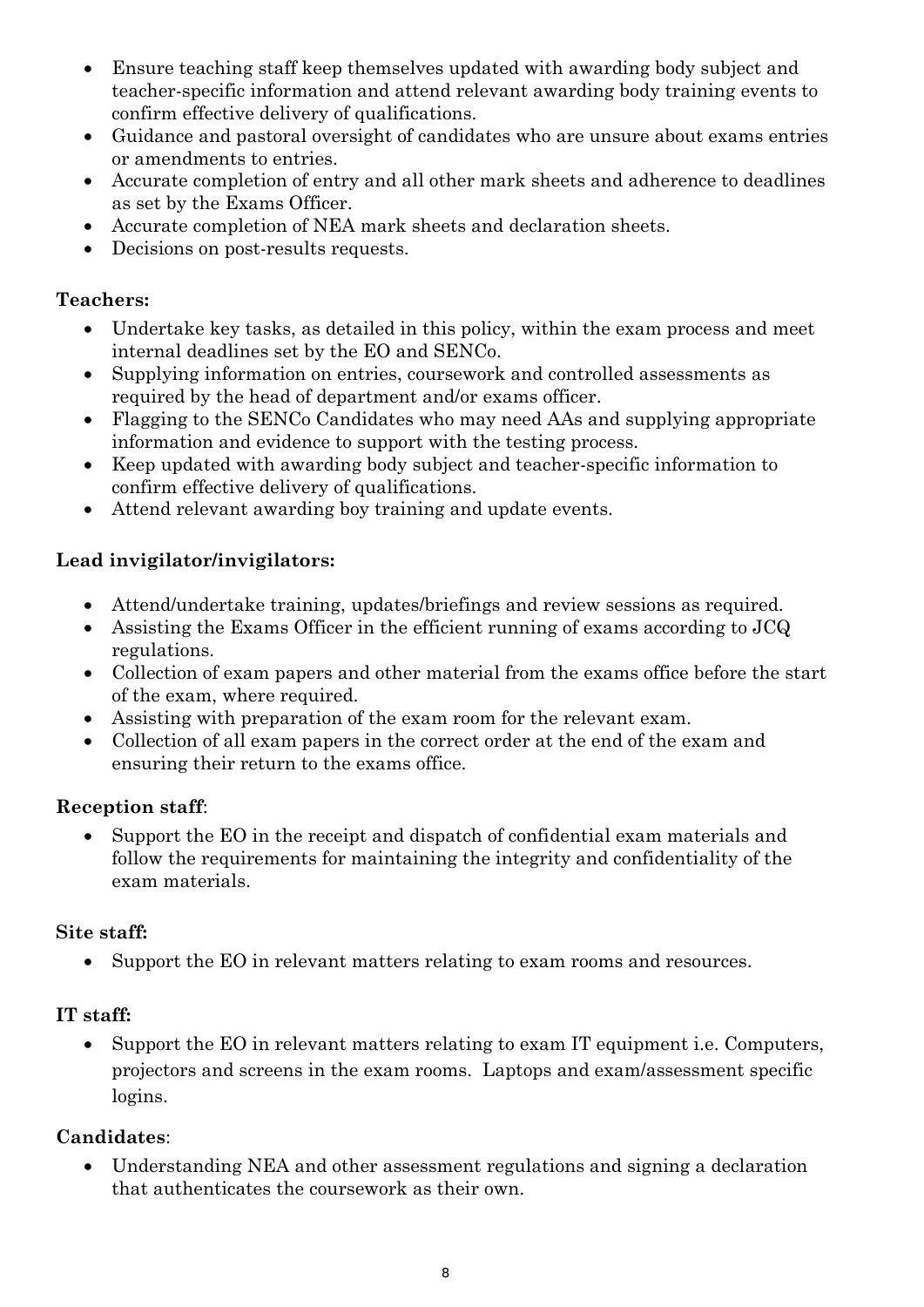- Ensure they conduct themselves in all exams and NEAs according to the JCQ regulations.
- Ensure they attend a required examinations and assessments, unless genuinely unwell (a Dr's note should be provided)

# <span id="page-8-0"></span>**Qualifications offered**

The qualifications offered at this centre are decided by the *Principal.*

The types of qualifications offered are *GCSE, Technical Award (NCFE), ASDAN and Entry Level Functional Skills.*

## <span id="page-8-1"></span>**The exam cycle**

Internal exams (mocks) and assessments are scheduled termly.

External GCSE exams are scheduled in the summer series only*.* External assessments (NCFE) are scheduled in November and March.

Internal exams are held under external exam conditions.

The Principal decides which exam series are used in the centre.

# <span id="page-8-2"></span>**Planning: roles and responsibilities**

## <span id="page-8-3"></span>**Information sharing**

#### **Head of Centre**

• Directs relevant centre staff to annually updated JQC publications including GR, ICE, AA, SM, NEA & SC

## **Exams Officer**

- Signposts relevant centre staff to JCQ publications and awarding body documentation relating to the exams process that has been updated.
- Signposts relevant centre staff to JCQ information that should be provided to candidates.
- As the centre administrator, approves relevant access rights for centre staff to access awarding body secure extranet sites

#### <span id="page-8-4"></span>**Information gathering**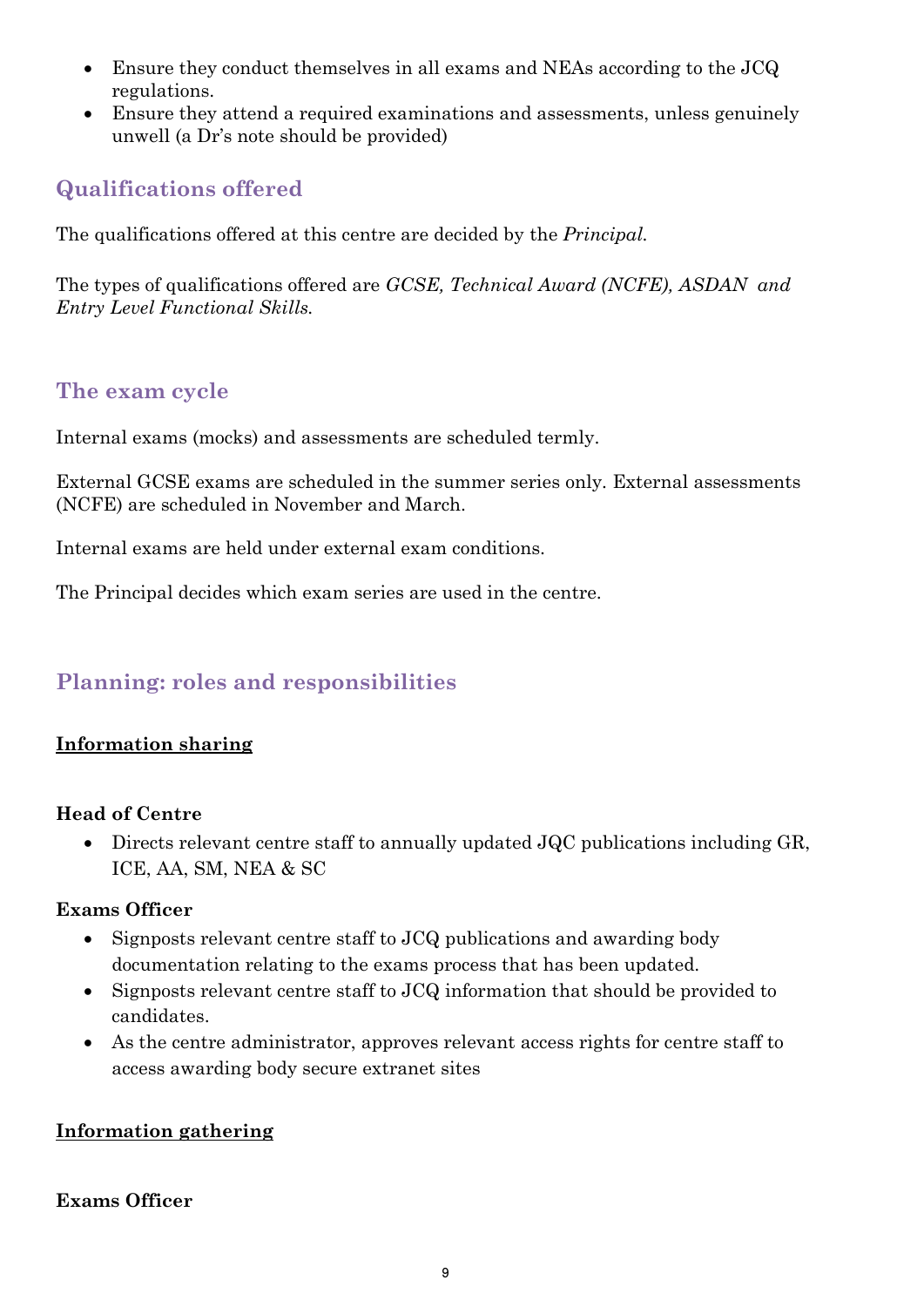- Researches awarding body guidance to identify administrative processes, key tasks, keys dates and deadlines for all relevant qualifications.
- Produces an annual Key Dates calendar to ensure all external deadlines can be effectively met.
- Collects information on the internal exams to enable planning and preparation.

## **Head of Department/Faculty**

- Responds (or ensures subject lead/teachers respond) to requests from the EO on information gathering.
- Meets the internal deadlines as set by the EO.
- Informs the EO of any changes to information in a timely manner, minimising the risk of late or other penalty fees being incurred by an awarding body.

#### <span id="page-9-0"></span>**Access arrangements**

## **Head of Centre**

- Ensures there is appropriate accommodation for candidates requiring AAs in the centre for all examinations and assessments.
- Ensures a written process is in place (Access Arrangement Assessment Doc) to not only check the qualifications of the appointed assessor, but that the correct procedures are followed as per chapter 7 of the JCQ AA publication.
- Ensures the SENCo is fully supported in effectively implementing AAs and reasonable adjustments once approved.

## **SENCo**

- Arranges for the assessment of candidates to identify AA requirements.
- Gathers evidence to support the need for AAs for a candidate.
- Informs subject teachers of candidates with special educational needs and any special arrangements or support that individual candidates will need during the course.
- Liaises with teaching staff to gather evidence of normal way of working of an affected candidate.
- Determines candidate eligibility for arrangements/adjustments that are centredelegated.
- Gather signed Personal data consent, Privacy Notice and Data Protection confirmation forms from candidates who require AAs
- With the support of the EO, applies for approval through Access Arrangements Online (AAO) via the Centre Admin Portal (CAP), where required or through the awarding body where qualifications sit outside the scope of AAO.
- Keeps a file for each candidate for JCQ (& NCFE) inspection purposes, containing all the required documentation.
- Employs good practice in relation to the Equality Act 2010
- Liaises with the EO regarding exam time arrangements for AA candidates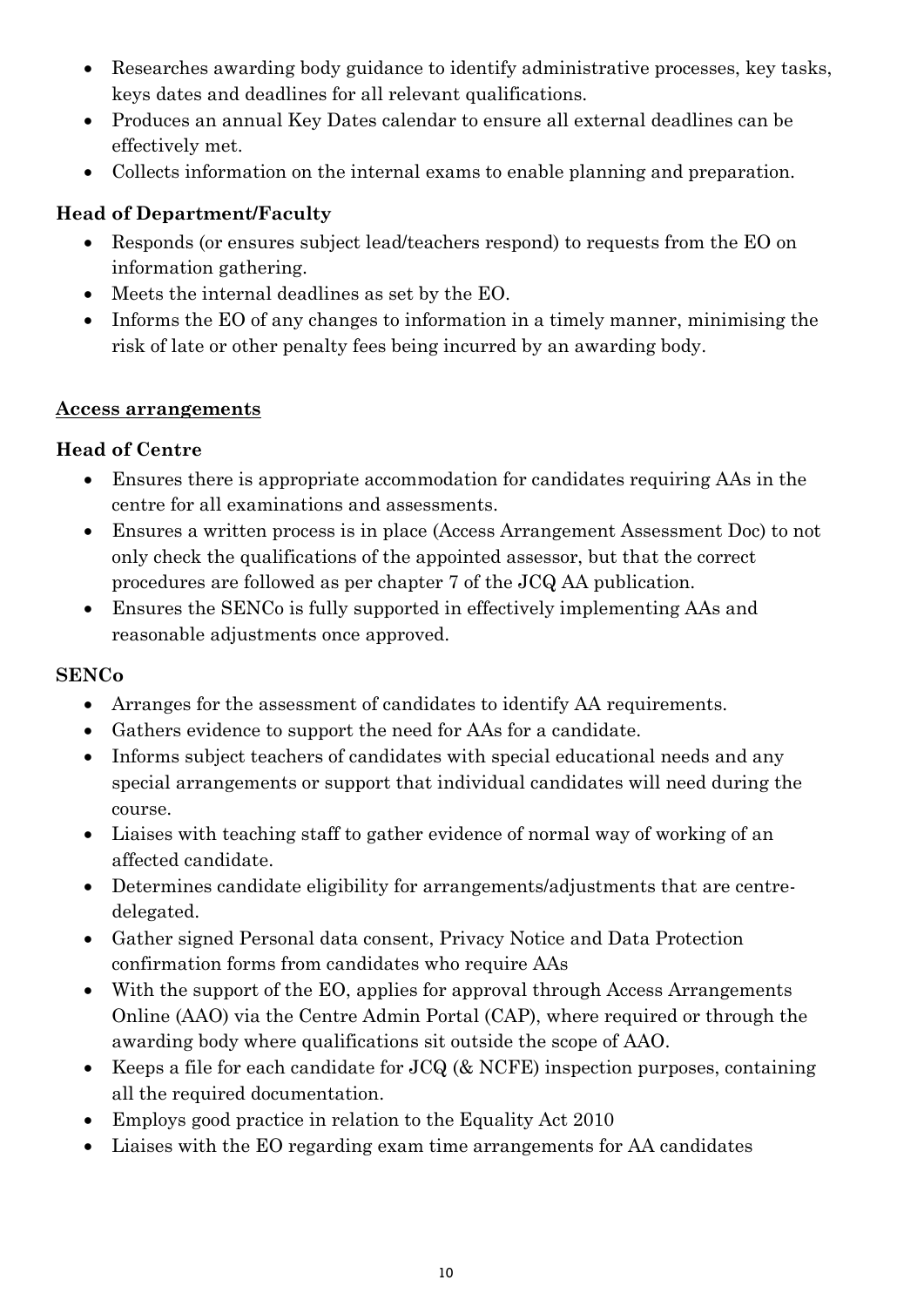- Ensures staff appointed as Facilitators for AA candidates are appropriately trained and keeps a record of the content of training provided to facilitators for the required period.
- Works with the EO to ensure invigilators fully understand the respective facilitator roles and what is and what is not permissible in the exam room.
- Works with the HoC & EO to arrange appropriate rooming for AA candidates.
- Provides and annually reviews a centre policy on the use of word processors in exams and assessments. Word Processor Policy (exams) is held on the network in T:\Staff\Exams\2021-22\Charter Policies and is available at <http://charteracademy.org.uk/>
- Ensures criteria for candidates granted separate or small room invigilation is clear, meets JCQ regulations and best meets the needs of the individual candidates and remaining candidates in the main exam room.

## **SLT, HoD/Fs and Teachers**

- Support the SENCo in determining and implementing appropriate access arrangements.
- Provide a statement and/or evidence of classwork and exams, which details the access arrangement needs and normal way of working for candidates as requested by the SENCo.

## <span id="page-10-0"></span>**Internal assessment and endorsements**

## **Head of Centre**

- Ensures arrangements are in place to co-ordinate and standardise all marking of centre-assessed components and ensures that the candidates' centre-assessed work is produced, authenticated and marked, or assessed and quality assured in accordance with the awarding bodies' instructions.
- Ensures that teaching staff, in accordance with awarding bodies' instructions, return all subject-specific forms by the required date.
- Provides fully qualified teachers to mark non-examination assessments, and/or fully qualified assessors for the verification of centre-assessed components
- Ensures an internal appeals procedure relating to internal assessment decisions is in place for a candidate to appeal against and request a review of the centre's marking.
- Ensures a non-examination assessment (NEA) policy is in place for qualifications which include components of non-examination assessment. NEA Policy is held on the network in T:\Staff\Exams\2021-22\Charter Policies
- Ensure any irregularities relating to the production of work by candidates are investigated and dealt with internally if discovered prior to a candidate signing the authentication statement (where required) or reported to the awarding body if a candidate has signed the authentication statement.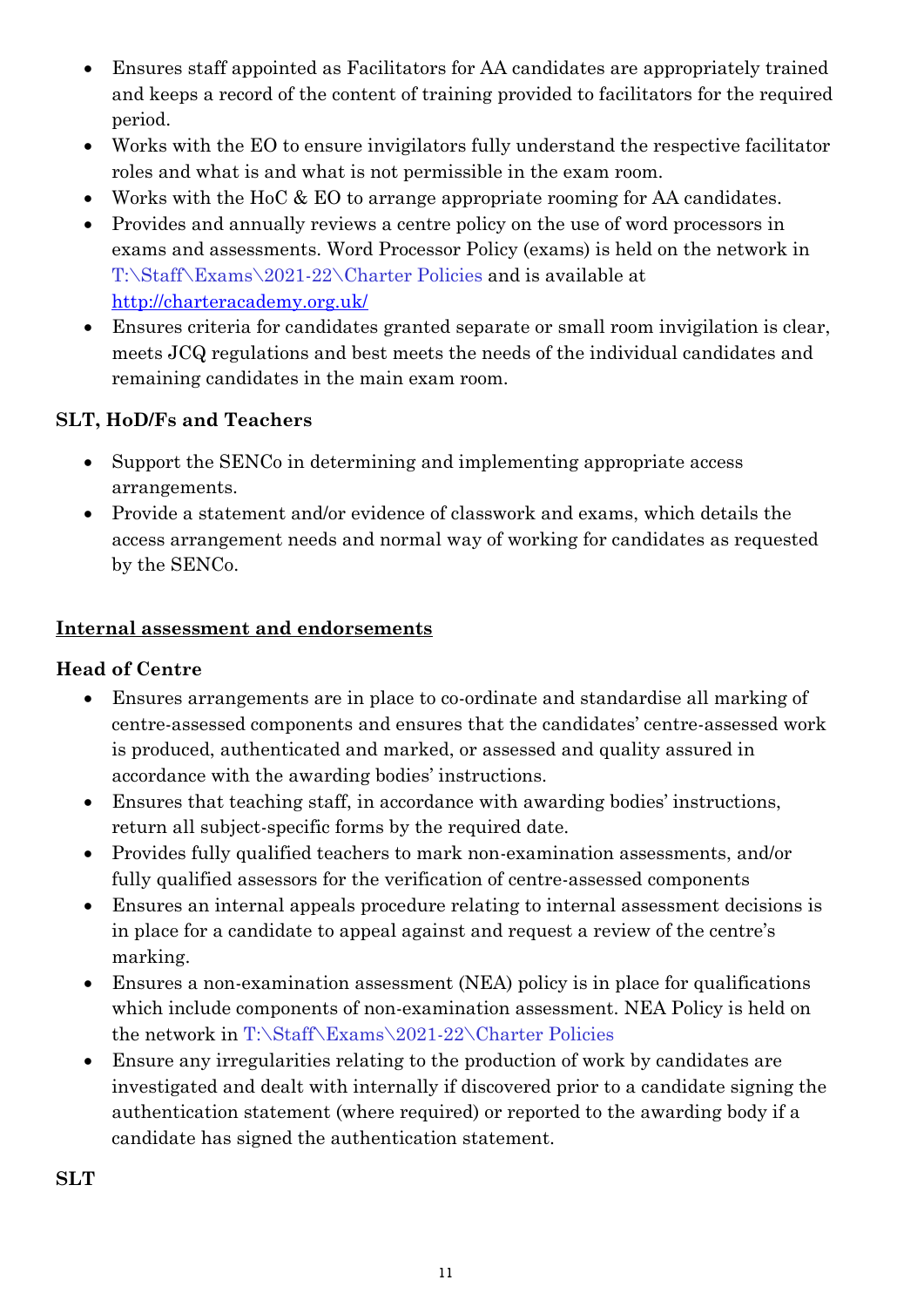- Ensure teaching staff have the necessary and appropriate knowledge, understanding, skills, and training to set tasks, conduct task taking, and to assess, mark and authenticate candidates' work.
- Ensure appropriate internal moderation, standardisation and verification processes are in place.

## **HoD/Fs**

- Ensures teaching staff delivering GCSE specifications, which include an NEA component, follow JCQ's NEA publication and the awarding body's specification.
- For other qualifications, ensures teaching staff follow appropriate instructions issued by the awarding body.
- Ensures teaching staff inform candidates of their centre assessed marks as a candidate may request a review of the centre's marking before marks are submitted to the awarding body.

## **Teaching staff**

- Ensure appropriate instructions for conducting internal assessments are followed.
- Ensure candidates are aware of JCQ and awarding body information for candidates on producing work that is internally assessed (non-examination assessments, social media) prior to assessments taking place.
- Ensure candidates are informed of their centre assessed marks as a candidate may request a review of the centre's marking before marks are submitted to the awarding body.

# **Exams Officer**

- Identifies relevant key dates and administrative processes that need to be followed in relation to internal assessment.
- Signposts HoD/Fs to relevant JCQ information for candidates documents that are annually updated.

# <span id="page-11-0"></span>**Invigilation**

Invigilators and facilitators will be used as per JCQ guidance for internal as well and external exams.

External staff may be used as invigilators and facilitators, however the lead invigilator in each room must be a member of Charter Academy staff.

## **Head of Centre**

- Ensures relevant support is provided to the EO in recruiting, training and deploying a team of invigilators.
- Ensures that external invigilators and facilitators are competent and fully trained, understanding what is and what is not permissible.
- Determines if additional invigilators will be deployed in timed Art exams in addition to the subject teacher to ensure the supervision of candidates is maintained at all times.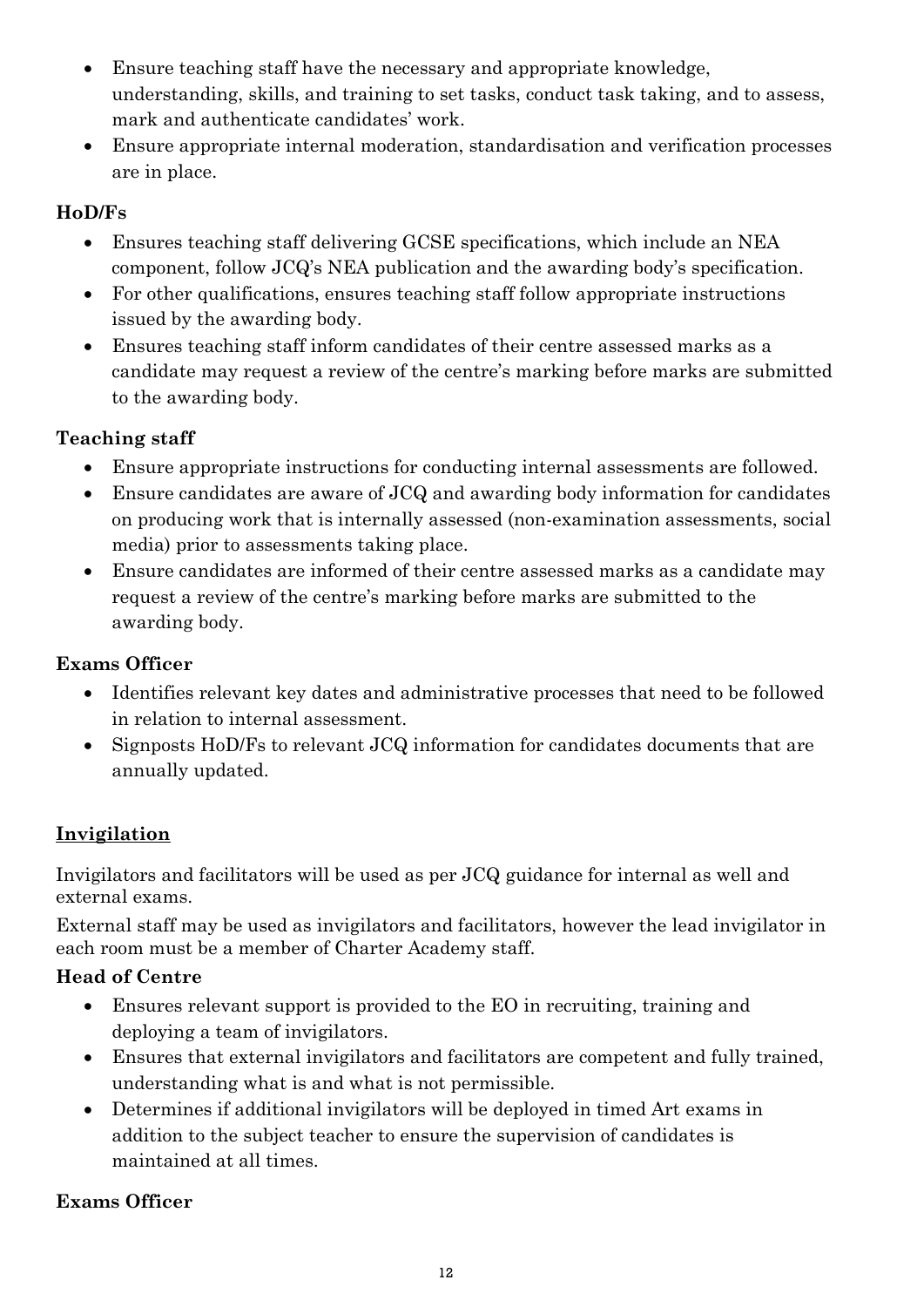- Recruits additional invigilators where required to effectively cover all exam periods throughout the academic year.
- Provides training for new invigilators on the instructions for conducting exams and an annual update for the existing invigilation team so that they are aware of any changes.
- Ensures invigilators supervising AA candidates understand their role and the role of each facilitator assigned to a specific candidate according to the rules and regulations of the access arrangement.
- Ensures invigilators are aware of the access arrangement(s) candidates in their room have been awarded. These should be marked on the seating plans as well as the candidate's ID cards.

# <span id="page-12-0"></span>**Entries: roles and responsibilities**

## <span id="page-12-1"></span>**Estimated entries**

## **Exams Officer**

• Requests estimated or early entry information, where this may be required by awarding bodies, from HoDs in a timely manner to ensure awarding body external deadlines for submission can be met.

## **HoD/Fs**

- Provides entry information requested by the EO to meet the deadline.
- Informs the EO immediately of any subsequent changes to entry information.

## <span id="page-12-2"></span>**Final entries**

Requests from candidates or parents/carers for subject entry, tier change or withdrawal will be assessed by SLT and HoD/F, who will then inform EO of decision. The EO will not take requests directly from candidates or parent/carer.

Charter Academy does not accept entries from private candidates or act as an Exams Centre for other organisations.

- Requests final entry information from HoD/Fs in a timely manner to ensure awarding external deadlines are met.
- Informs HoD/Fs deadlines for entry and tier amendments to avoid Very Late and Amendment Fees.
- Confirms with HoD/Fs final entry information that has been submitted to awarding bodies.
- Ensures as far as possible that entry processes minimise the risk of entries being missed or inaccurately submitted.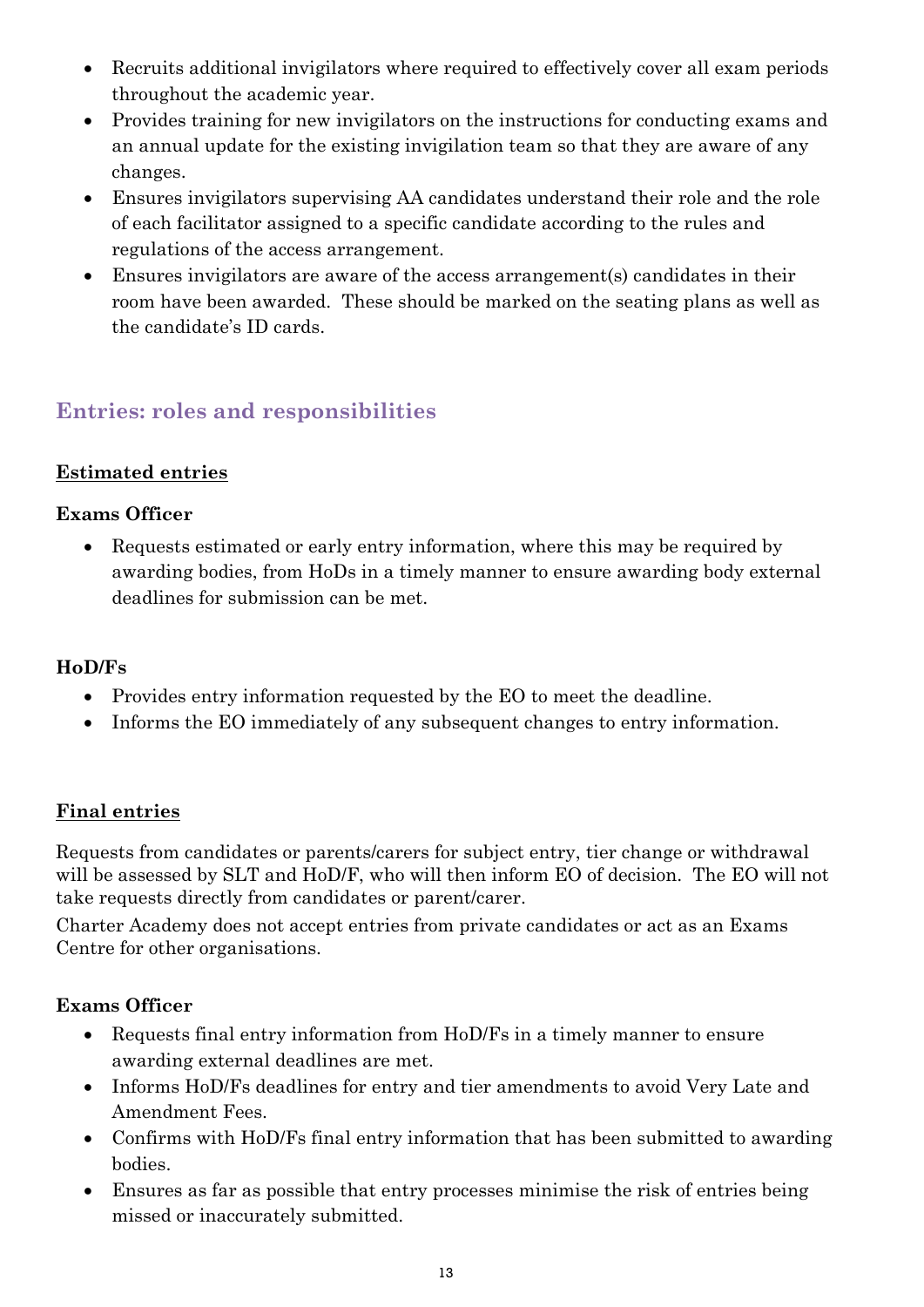## **Final entries collection and submission procedure**

- 1. Entry list is initially created from class lists as shown on CCR! and entry codes taken from exam board specs as listed on Courses List
- 2. Entry list is given to HoD/F to confirm candidates to be entered, tiers and entry codes. HoD/F sign and date to confirm any amendments to be made before returning list to EO.
- 3. EO populates Bromcom data sheets from the signed off Entry lists.
- 4. Data sheet is given to HoD/F for re-checking and final sign off before returning to EO.
- 5. EO submits final entries to the boards via A2C.
- Observes each awarding body's terms and conditions for the entry and withdrawal of candidates for their examinations and assessments.

## **HoD/Fs**

- Provides information requested from the EO by the internal deadline
- Informs the EO immediately, or at latest prior to deadline, of any subsequent changes to final entry information, which includes:
	- $\triangleright$  Changes to candidate personal details
	- ➢ Amendments to existing entries i.e. units or tier changes
	- $\triangleright$  Withdrawals of existing entries
	- ➢ Late entries
- Checks Entry list and subsequent Data sheet provided by the EO and confirms information is correct.
- Obtains written authorisation from a member of SLT for any entries or amendments made after the published deadlines.

## <span id="page-13-0"></span>**Exam fees**

- Exam entry fees are paid by the centre, unless otherwise agreed.
- Late entry, Very Late entry and Amendment fees are paid by the centre, unless otherwise agreed.
- Fee reimbursements may be sought from candidates if:
	- ➢ They fail to sit an exam
	- ➢ They do not meet the necessary NEA requirements, without medical evidence or evidence of other mitigating circumstances, thus making achieving a result impossible.

# <span id="page-13-1"></span>**Pre-exams: roles and responsibilities**

## <span id="page-13-2"></span>**Access arrangements and reasonable adjustments**

## **SENCo**

• Ensures appropriate arrangements, adjustments and adaptations are in place to facilitate access to exams/assessments for candidates where they are disabled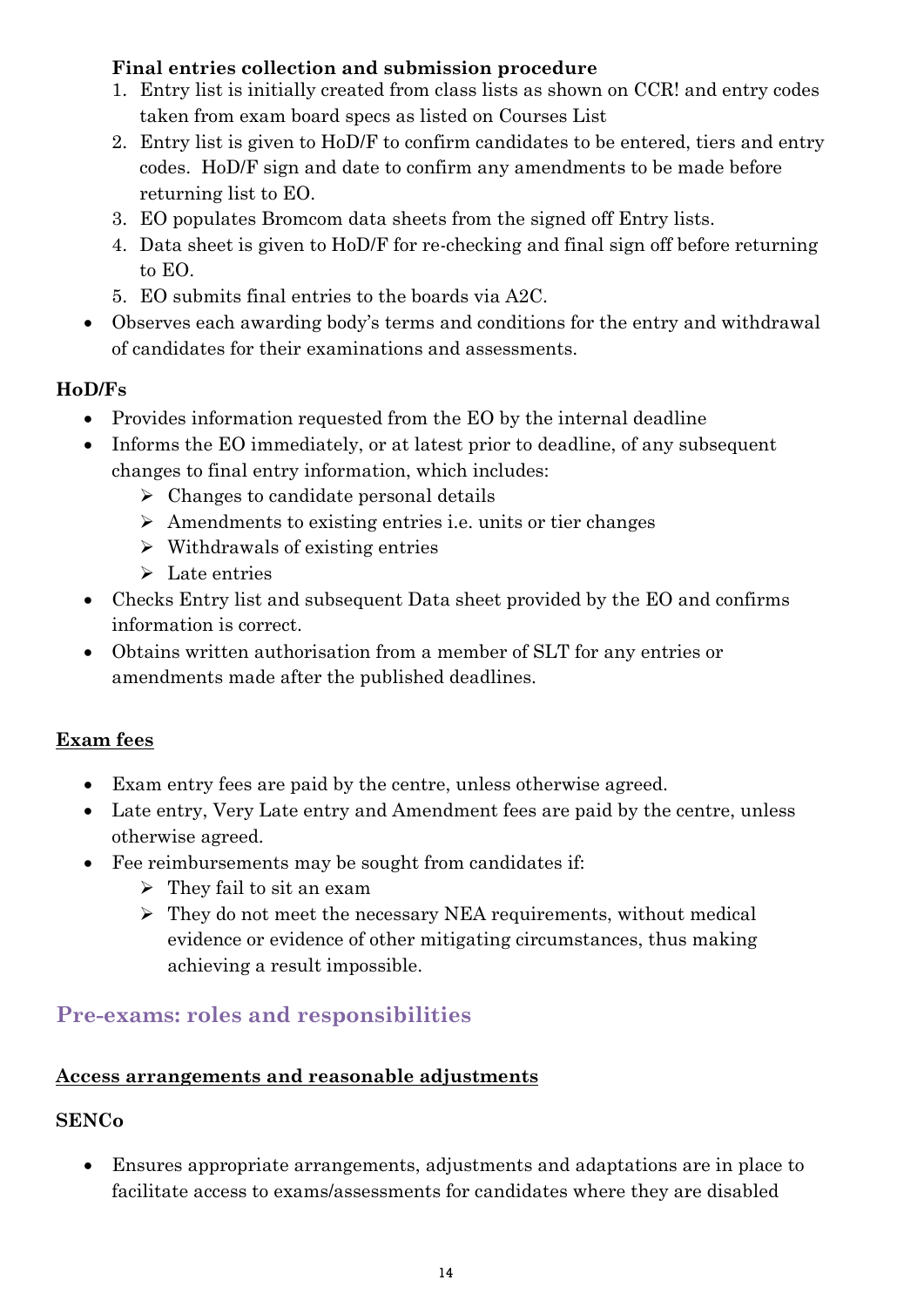within the meaning of the Equality Act (unless a temporary emergency arrangement is required at the time of an exam).

- Ensures a candidate is involved in any decisions about arrangements, adjustments and/or adaptations that may be put in place for him/her.
- Ensures exam information (e.g. Exam Handbook, individual timetable) is adapted where this may be required for a disabled candidate to access it.
- Allocates appropriately trained facilitators, who fully understand the JCQ requirements and rules of the access arrangements they will be facilitating, for those candidates with AAs agreed.

## <span id="page-14-0"></span>**Briefing candidates**

## **Exams Officer**

- Issues individual exam timetable information to candidates and informs candidates of any designated contingency day awarding bodies My identify in the event of national or significant local disruption to exams.
- Prior to exams issues relevant JCQ information for candidates documents (Exam Handbook)
- Issues centre exam information to candidates including information on:
	- ➢ Individual timetable clashes
	- ➢ Arriving late for an exam
	- ➢ Absence or illness during exams
	- $\triangleright$  Food & drink in exam rooms
	- ➢ Unauthorised items in exam rooms
	- $\triangleright$  Results day
	- ➢ Post results services
	- $\triangleright$  When and how certificates will be issued

## <span id="page-14-1"></span>**Dispatch of exam scripts**

## **Exams Officer**

• Identifies and confirms arrangements for the dispatch of candidate exam scripts with the DfE Yellow Label Service or the awarding body where qualifications sit outside the scope of the service.

## <span id="page-14-2"></span>**Internal assessment and endorsements**

## **Head of Centre**

• Ensures procedures are in place for candidates to appeal internal assessment decisions and make requests for reviews of marking.

## **SENCo**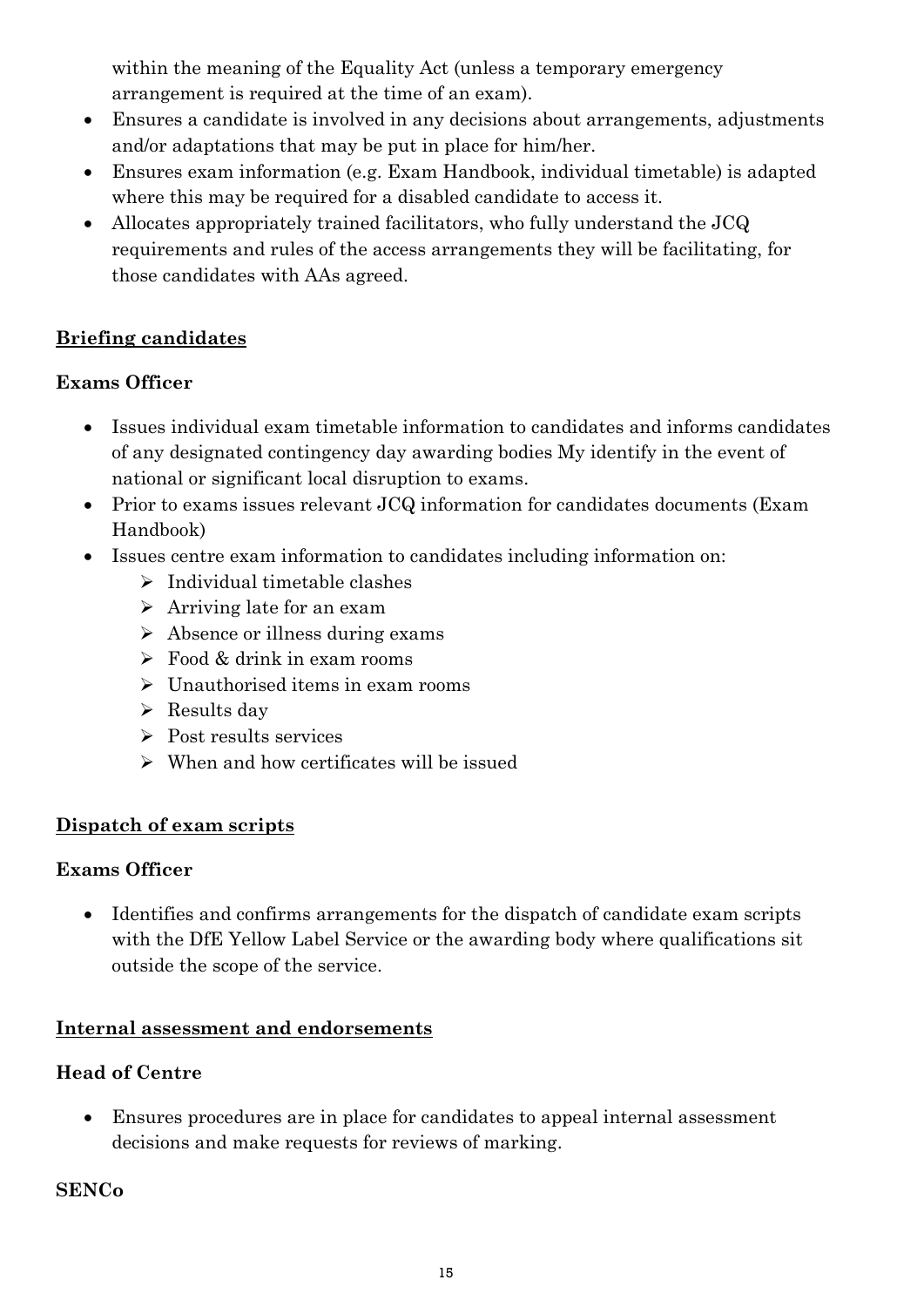• Liaises with teaching staff to implement appropriate access arrangements for candidates undertaking internal assessments and practical endorsements.

## **Teaching staff**

- Support the SENCo in implementing appropriate AAs for candidates undertaking internal assessments and practical endorsements.
- Assess and authenticate candidates' work.
- Assess endorsed components.
- Ensure candidates are informed of centre assessed marks prior to marks being submitted to awarding bodies.

## **HoD/Fs**

- Ensures teaching staff assess and authenticate candidates' work to the awarding body requirements.
- Ensures teaching staff assess endorsed components according to awarding body requirements
- Ensures teaching staff provide marks for internally assessed components and grades for endorsements of qualifications in order that they can be given to the EO by the required deadline.
- Ensures teaching staff provide required samples of work and/or recordings for in order that they can be given to the EO by the required deadline.

## **Exams Officer**

- Submits marks, endorsement grades and samples to awarding bodies/moderators to meet the external deadline.
- Keeps a record to track what has been sent
- Logs moderated samples returning to the centre.
- Ensures teaching staff are aware of the requirements in terms of retention and subsequent disposal of candidates' work.

## **Candidates**

• Authenticate their work as required by the awarding body.

## <span id="page-15-0"></span>**Invigilation**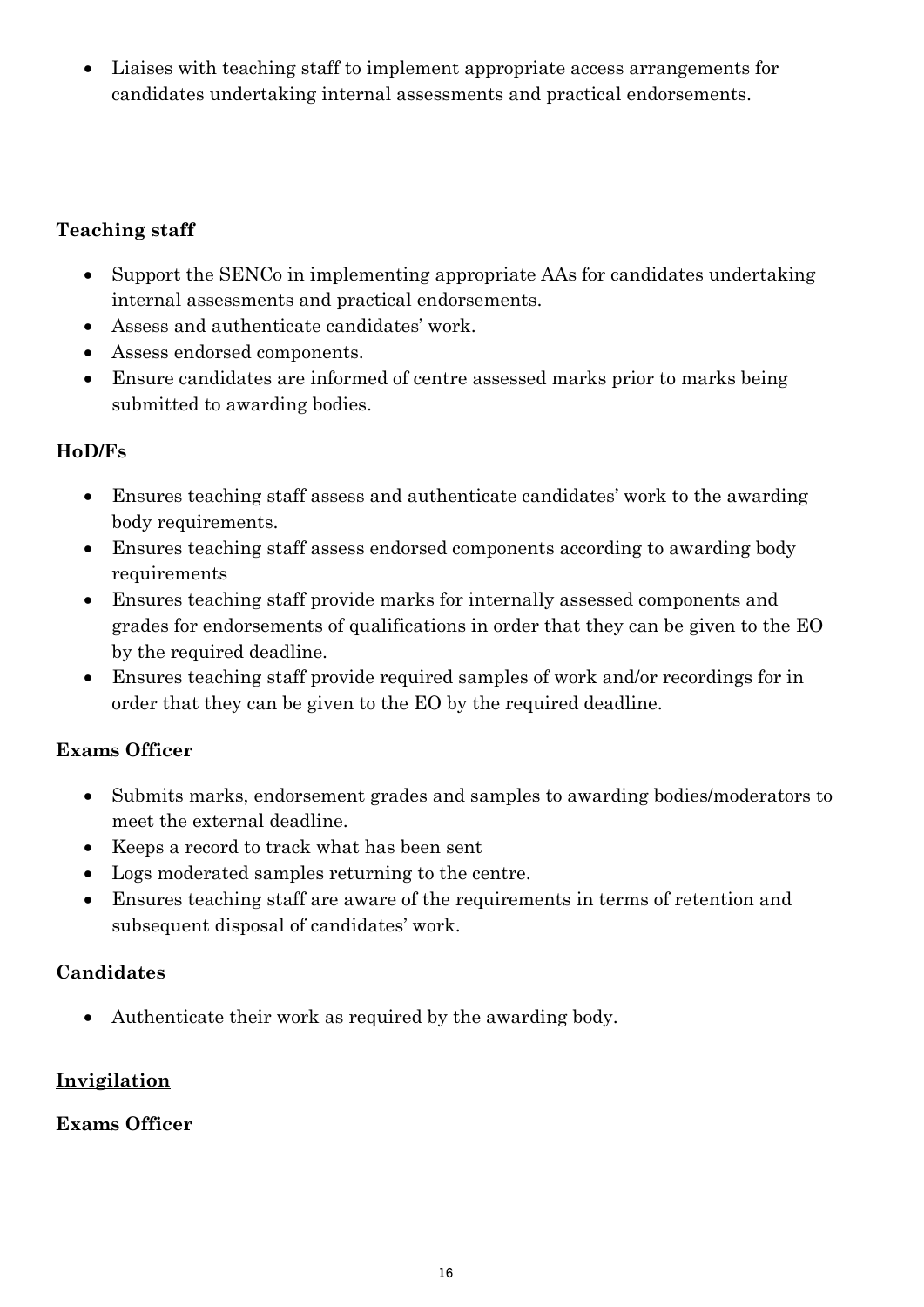- Provides an annually reviewed/updated invigilator handbook to invigilators, trains new invigilators and updates experienced invigilators on any regulation changes and any changes to centre specific processes.
- Deploys invigilators, effectively and according to the required ratios, to exam rooms throughout exam series.
- Acts as or deploys a roving invigilator for exam rooms where a candidate and invigilator (also acting as a facilitator) are accommodated on a 1:1 basis.
- Liaises with the SENCo regarding the facilitation and invigilation of AA candidates.

## **SENCo**

• Liaises with the EO regarding facilitation and invigilation of access arrangement candidates.

## <span id="page-16-0"></span>**JCQ (or equivalent) inspection visit**

## **Head of Centre**

• Allows all exam rooms, paperwork and secure storage facilities to be open to inspection.

## **Exams Officer or Exams 2nd**

- Will accompany the Inspector throughout the visit.
- Will allow the Inspector to access the secure storage facilities

## **SENCo or SLT responsible (in the absence of the SENCo)**

• Will meet with the inspector, when requested, to provide documentary evidence regarding AA candidates and address any questions the inspector may raise.

## <span id="page-16-1"></span>**Seating and identifying candidates in exam rooms**

## **Exams Officer**

- Provides seating plans for exam rooms according to JCQ requirements, including the identification of AAs for candidates
- <span id="page-16-2"></span>• Ensures the following procedure is followed to verify candidate identity:

## **Verifying candidate identity procedure**

- $\triangleright$  Student ID cards will be put on all exam desks according to the seating plan. The ID card will show an up to date photo of the candidate along with their full legal name and candidate number.
- $\triangleright$  A register will be taken during line-up by a senior member of staff, using a copy of the seating plan, as a means of calling candidates in to be seated,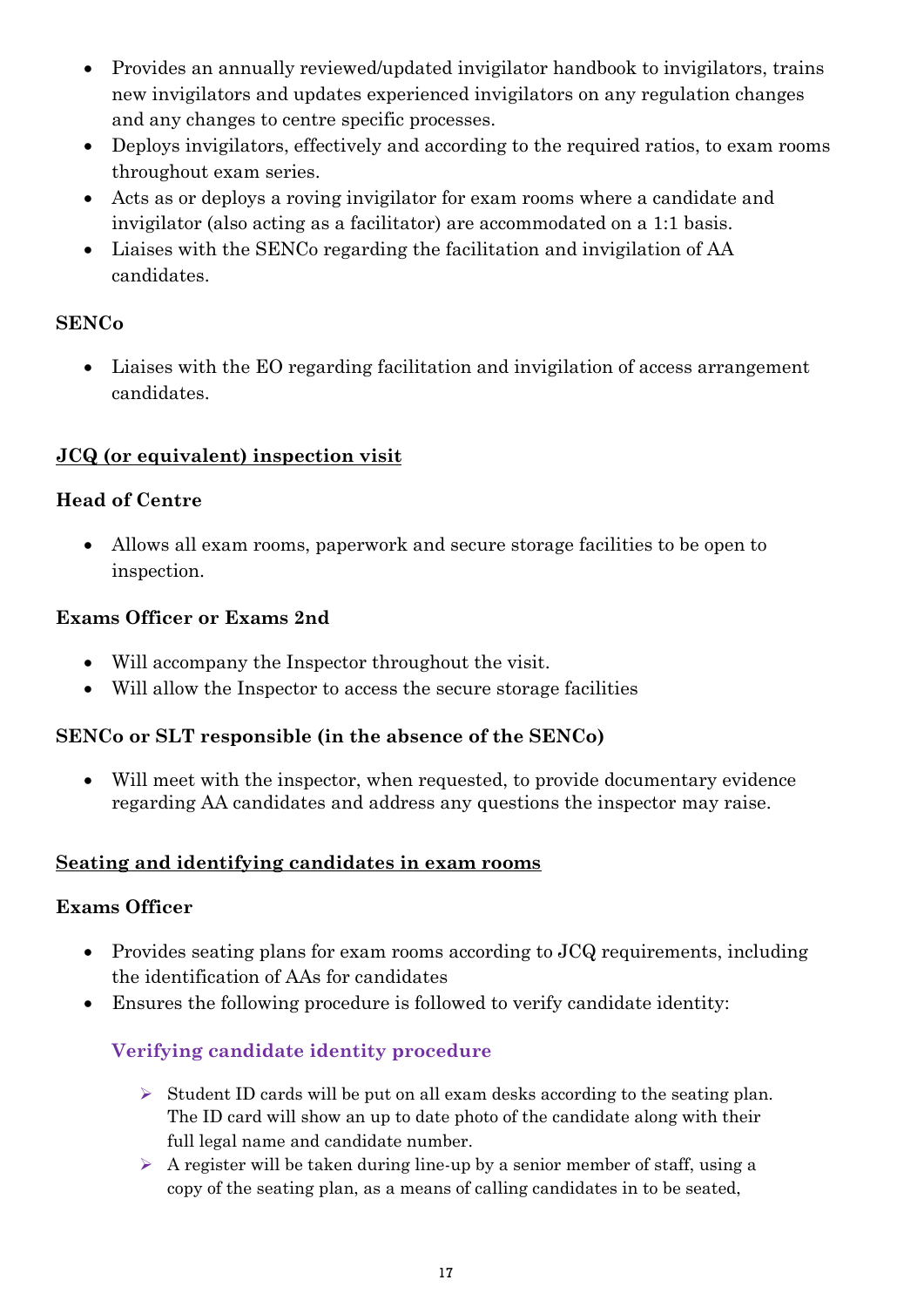verifying identities and providing accurate attendance data to the Attendance Officer.

- $\triangleright$  Where it is impossible to identify a candidate due to the wearing of religious clothing, such as a veil, the candidate will be taken to a private area by the Lead Invigilator (or SLT if LI is not of the same gender) where they will be asked to remove the religious clothing briefly for accurate identification.
- $\triangleright$  Once the exam has started the Lead Invigilator in each exam room will also complete a register on a copy of the seating plan and amend as necessary in the event of candidates arriving late or having to leave the exam.

## **Invigilators**

- Follow the procedure for verifying candidate identity.
- Seat candidates in exam rooms according to the seating plan provided by the EO

## <span id="page-17-0"></span>**Security of exam materials**

#### **Exams Officer**

- Confirms that appropriate arrangements are in place to ensure that confidential materials are only handed over to those authorised by the HoC.
- Ensures access to the secure room is restricted and staff named and approved by the Head of Centre are accompanied by a keyholder at all times. There must be between two and six keyholders only, each of whom must fully understand their responsibilities as a key holder to the secure storage facility.
- Has a process in place to demonstrate the receipt, secure movement and storage of confidential exam materials within the centre.
- Ensures a log is kept at the initial point of delivery, recording confidential materials received and signed for by reception staff and that appropriate arrangements are in place for confidential materials to be immediately transferred to the secure storage facility (exam safe).
- Ensures the exam safe contains only current and live confidential material.
- Ensures that exam stationary (e.g. answer booklets) are stored in the secure room, if no space in the exam safe.
- Ensures the integrity and security of any electronic question paper is maintained during the downloading, printing and collating process (ensuring printing is carried out in an area that can be controlled to prevent unauthorised personnel accessing live assessment materials and ensuring only authorised members of centre staff have access to electronic question papers)

#### **Reception staff**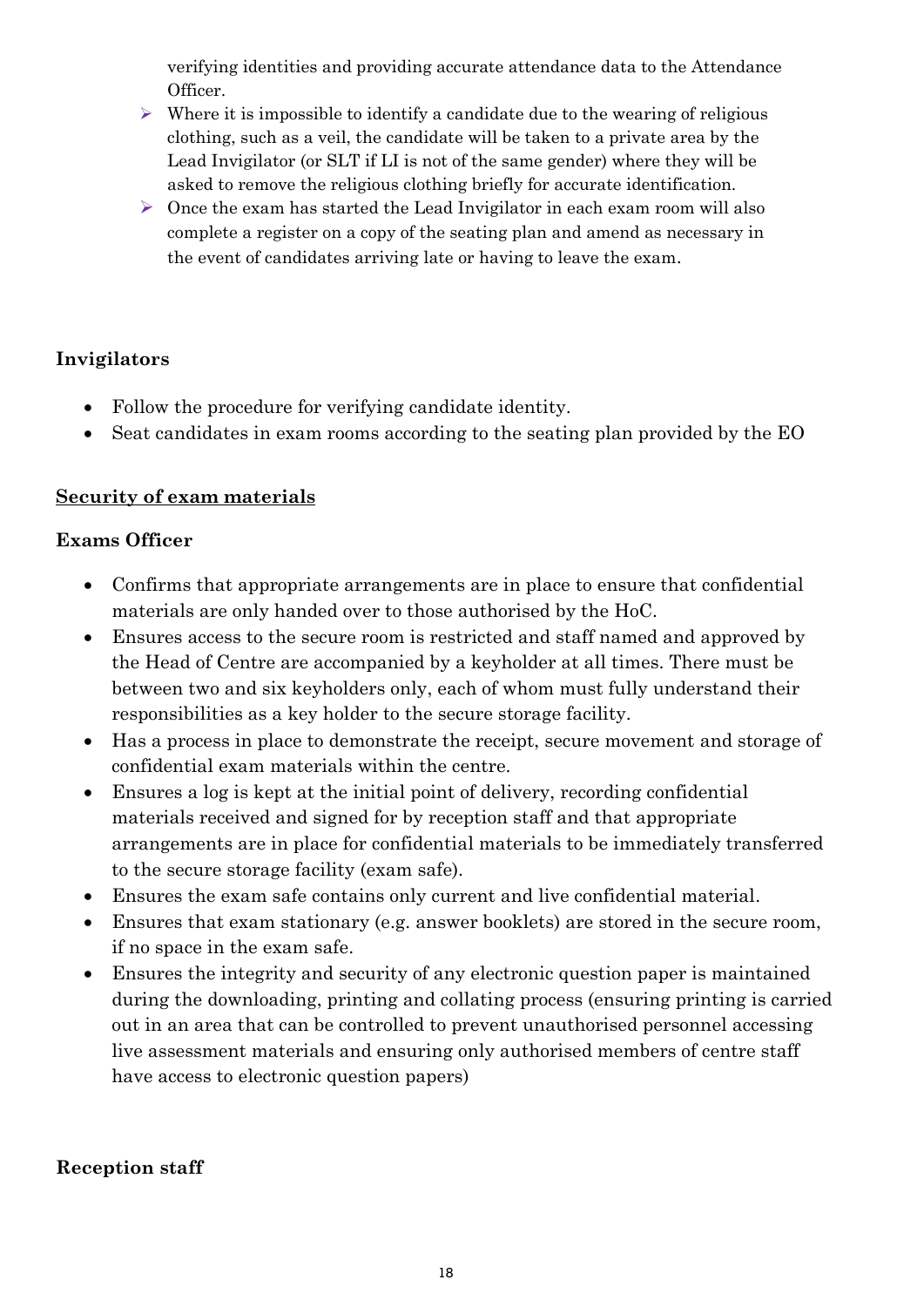• Follow the process to log confidential materials delivered to the centre until the point materials are issued to either the EO, Exams Second for transferral to the secure storage facility.

## **Teaching Staff**

• Adhere to the process to record the secure movement of confidential materials taken from or returned to secure storage throughout the time the material is confidential.

## <span id="page-18-0"></span>**Timetabling and rooming**

## **Exams Officer**

- Produces a master centre exam timetable for each external exam series.
- Identifies and resolves candidate exam timetable clashes according to the regulations (Only applying overnight supervision arrangements as a last resort)
- Identifies exam rooms and specialist equipment requirements.
- Allocates invigilators to exam rooms.
- Liaises with site staff to ensure exam rooms are set up according to JQC and awarding body requirements.
- Liaises with SENCo regarding rooming of AA candidates.

## **SENCo**

- Liaises with the EO regarding rooming of AA candidates.
- Liaises with other relevant centre staff to ensure appropriate arrangements, adjustments and adaptations are in place to facilitate access for disabled candidates to exams.

## **Site Staff**

• Liaise with the EO to ensure exam rooms are set up and maintained throughout exam season according to JCQ and awarding body requirements

## <span id="page-18-1"></span>**Alternative Site arrangements**

- Ensures question papers will only be taken to an alternative site where the published criteria for an alternative site arrangement has been met.
- Will inform the JCQ Centre Inspection Service to timescale by submitting a JCQ Alternative Site arrangement notification through CAP (or through AB website where a qualification sits outside the scope of CAP) of any alternative sites that will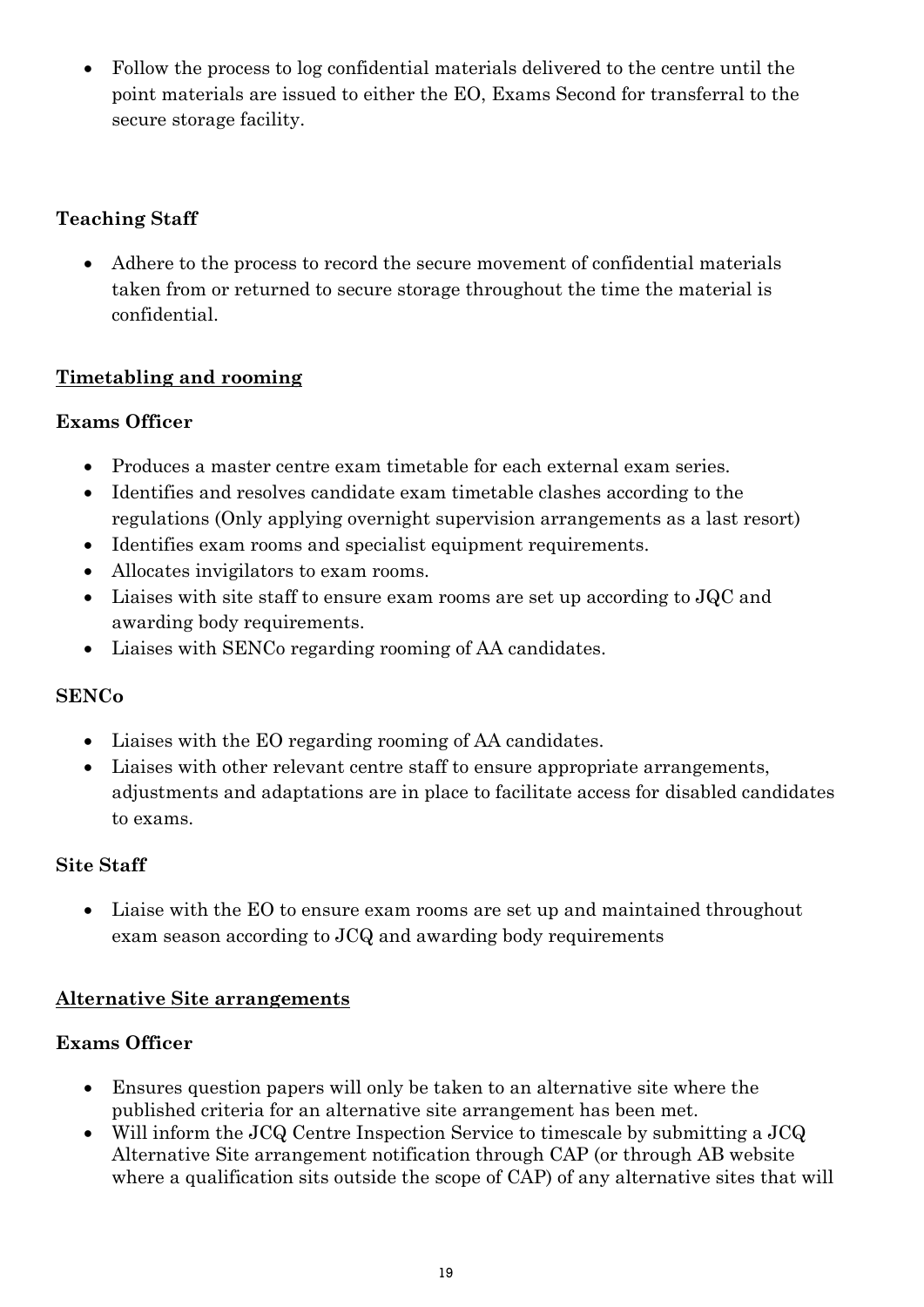be used to conduct timetables examination components of the qualification listed in the JCQ regulations.

## <span id="page-19-0"></span>**Centre consortium arrangements**

## **Exams Officer**

• Processes applications for Centre Consortium arrangements through CAP to the awarding body deadline (or directly with the awarding body, where a qualification may sit outside the scope of CAP)

## **HoD/Fs**

• Informs the EO of any joint teaching or assessment arrangements in place and where the centre is acting as the consortium co-ordinator to meet awarding body deadline.

## <span id="page-19-1"></span>**Transferred candidate arrangements**

#### **Exams Officer**

- Liaises with the host or entering centre, as required.
- Processes requests for Transferred candidate arrangements through CAP to meet the awarding body deadline.
- Where necessary, informs the candidate of the arrangements that have been made for their transferred candidate arrangements.

## <span id="page-19-2"></span>**Mock exams**

## **Exams Officer**

- Prepares for the conduct of internal exams under external conditions (where applicable)
- Provides seating plans for exam rooms
- Arranges invigilation (where applicable)

#### **SENCo**

- Liaises with teaching staff to make appropriate arrangements for AA candidates
- Arranges Facilitators for AA candidates

#### **HoD/Fs**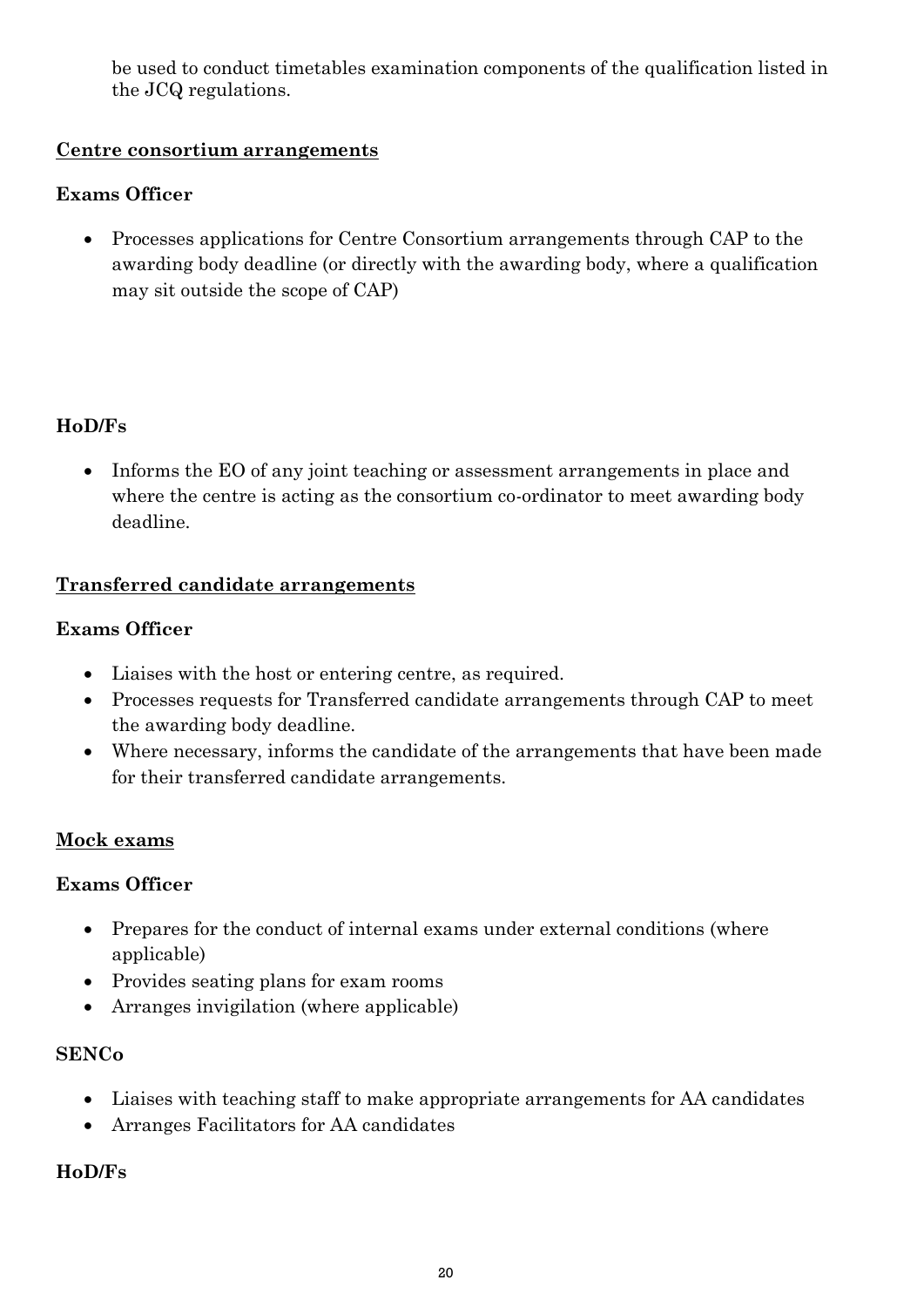- Provide exam papers and materials to the EO the day before the scheduled mock exam.
- Support the SENCo in making appropriate arrangements for AA candidates.

## <span id="page-20-0"></span>**Exam time: roles and responsibilities**

#### <span id="page-20-1"></span>**Access arrangements**

#### **Exams Officer**

- Provides cover sheets for AA candidates' scripts where required for particular arrangements.
- Applies for approval through AAO if a situation arises where a candidate needs emergency access arrangements for an exam.

#### <span id="page-20-3"></span><span id="page-20-2"></span>**Candidate absence**

## **Candidate absence policy**

If a candidate is absent for an exam:

- $\triangleright$  On completion of exam breakfast register or afternoon exam register, absentees will receive a phone call home by a HOY or Attendance Officer to establish the reason for absence. Staff will then be deployed where necessary to collect the candidate and escort them to school.
- $\triangleright$  If the candidate has a legitimate reason for absence: special consideration will be applied for on behalf of the candidate, provided they meet the minimum criteria and supply any relevant evidence as requested by the EO.
- $\triangleright$  If the candidate does not give a legitimate reason: the candidate will be marked as absent and receive an X for that paper and may be charged the entry fee for those exams missed.

## **Invigilators**

- Are informed of the candidate absence policy.
- Ensure that candidates confirmed as absent are clearly marked on the seating plan and attendance register.

## **Candidates**

- Must inform the school as soon as possible if they are unable to sit an exam.
- May be charged the cost of entry for any unauthorised absence from exams.

## <span id="page-20-4"></span>**Candidate late arrival**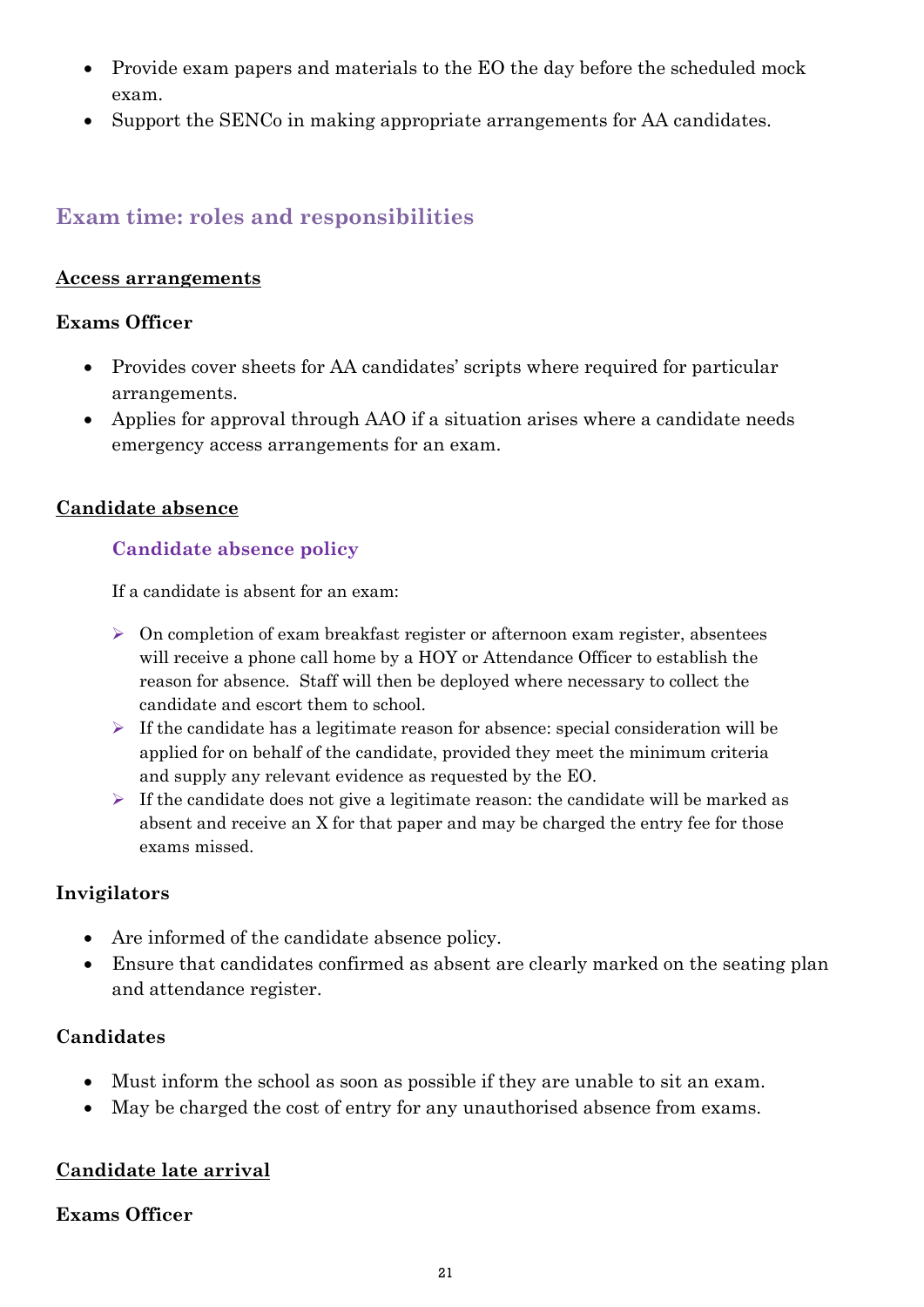- Ensures that candidates who arrive very late for an exam are reported to the awarding body by submitting a report through CAP to timescale.
- Warns candidates that their script may not be accepted by the awarding body.

#### **Invigilators**

- Are informed of the policy for dealing with late or very late candidates.
- Ensure that relevant information is recorded on the exam room log and they are marked 'L' on the seating plan.

## <span id="page-21-0"></span>**Candidate late arrival policy**

If a candidate is late to an exam:

- $\triangleright$  They will be escorted to the exam room by either the EO or SLT and handed over to the Lead Invigilator to seat and start without disturbing other candidates.
- $\triangleright$  They will be given the full time allowed by the awarding body (AB).

A candidate is considered as 'very late' if they arrive more than 1 hour after the AB's published start time for an exam over 1 hour long or after the AB's published finish time for exams less than 1 hour long.

If a candidate is very late to an exam:

- $\triangleright$  They will only be allowed to sit the exam if the school is satisfied that they have not had access to their mobile phone or any device with internet access since the AB's published start time for the exam.
- ➢ Their script will be sent to the AB/examiner in the normal way.
- $\triangleright$  A VLA report will be submitted on CAP (within 7 days) detailing; the reason for lateness, their actual start and finish times, and any other relevant information.
- $\triangleright$  Will be made aware that the AB may or may not accept their script based on the evidence supplied in the VLA report.

#### <span id="page-21-1"></span>**Conducting exams**

#### **Head of Centre**

• Ensures venues used for conducting exams meet the requirements of JCQ and awarding bodies.

## **Exams Officer**

• Ensures exam are conducted according to JCQ and awarding body instruction.

## <span id="page-21-2"></span>**Dispatch of exam scripts**

- Despatches scripts as instructed by JCQ and awarding bodies.
- Keeps appropriate records to track dispatch.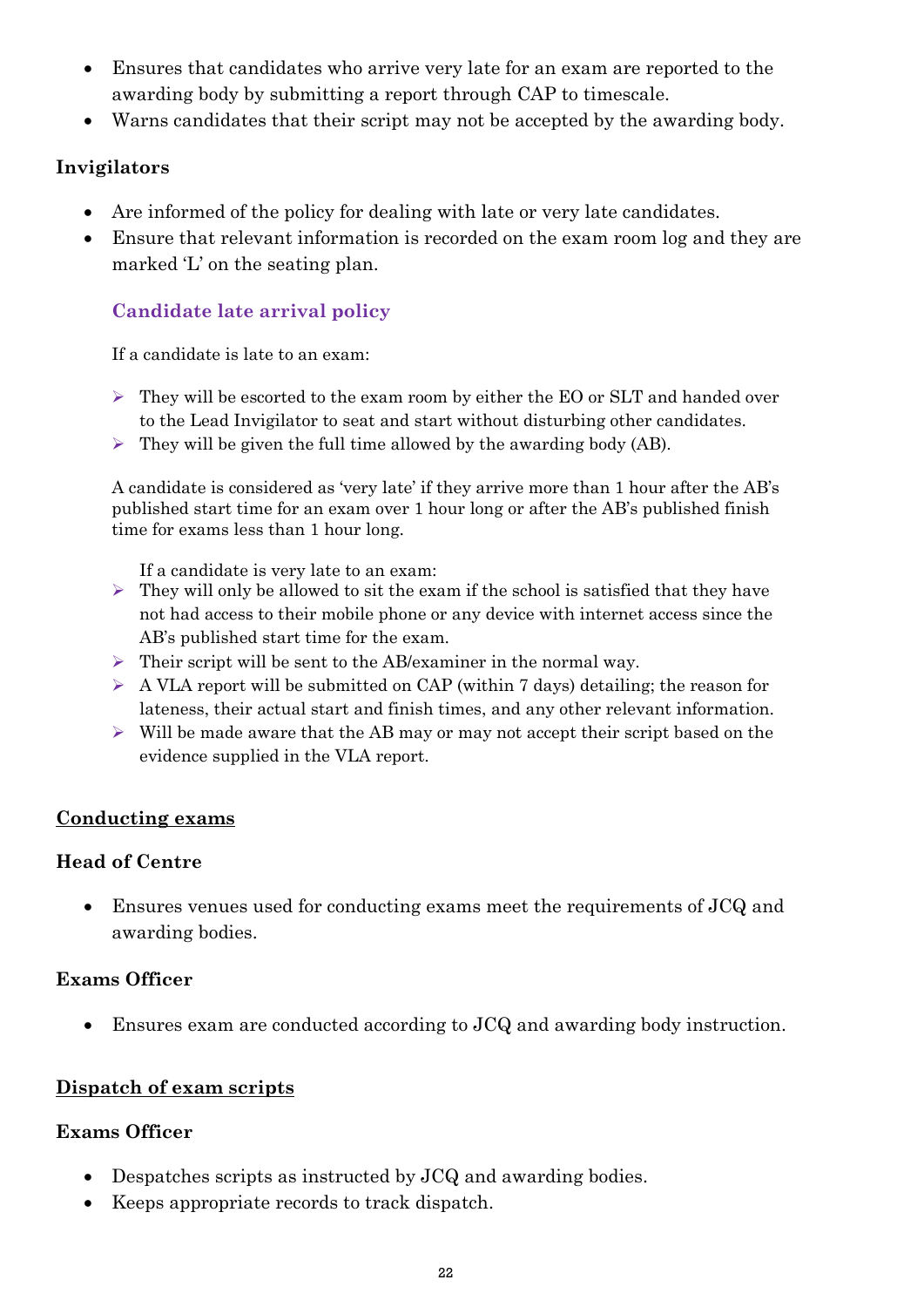## <span id="page-22-0"></span>**Exam papers and materials**

## **Exams Officer**

- Organises exam question papers and associated confidential material in date order in the secure storage facility.
- Attaches erratum notices received to relevant sealed exam question paper packets.
- Collates attendance registers and examiner details in date order.
- Regularly checks mail or email inbox for updates from awarding bodies.
- In order to avoid potential breaches of security, ensures prior to question papers packets being opened that another member of exams staff (SLT responsible, Exams second, or invigilator) checks the day, date, time, subject, unit/component and tier of entry if appropriate, immediately before a question paper packet is opened or placed in the red bag to be opened in the exam room.
- Ensures this additional/second check (which takes place in the secure room if a question paper packet has to be split or in the exam room if not) is recorded.
- Where allowed by the AB, only releases exam papers and materials to HoD/Fs 24 hours after the published time of the exam.

## <span id="page-22-1"></span>**Exam rooms**

#### **Head of Centre**

- Ensures that on the day of the exam, internal tests, mock exams, revision sessions for the exam candidates will not be held in the designated exam rooms.
- Ensures that when a room is 'designated' as an exam room it is not used for any purpose other than conducting external exams.
- Ensures only approved centre staff (who have not taught the subject being examined) are present in exam rooms to perform permitted tasks.
- Ensures the centre's policy relating to food and drink that may be allowed in exam rooms is clearly communicated to candidates.
- Ensures the centre's policy on candidates leaving the exam room temporarily is clearly communicated to candidates.

## <span id="page-22-2"></span>**Exam Room Food & Drink Policy**

- $\triangleright$  No food is permitted in the exam room.
- $\triangleright$  Water is permitted in clear plastic bottles, with the label removed. No other drinks are allowed in the exam room.

## <span id="page-22-3"></span>**Policy on candidates leaving the exam room temporarily**

- $\triangleright$  If a candidate has to leave the exam room for any reason (i.e. illness, toilet, pre-authorised AAs) during the exam, it is at the discretion of the Lead Invigilator and they must be accompanied by an invigilator at all times.
- $\triangleright$  The escorting Invigilator must not be the candidate's subject teacher or a subject expert for the examination in question.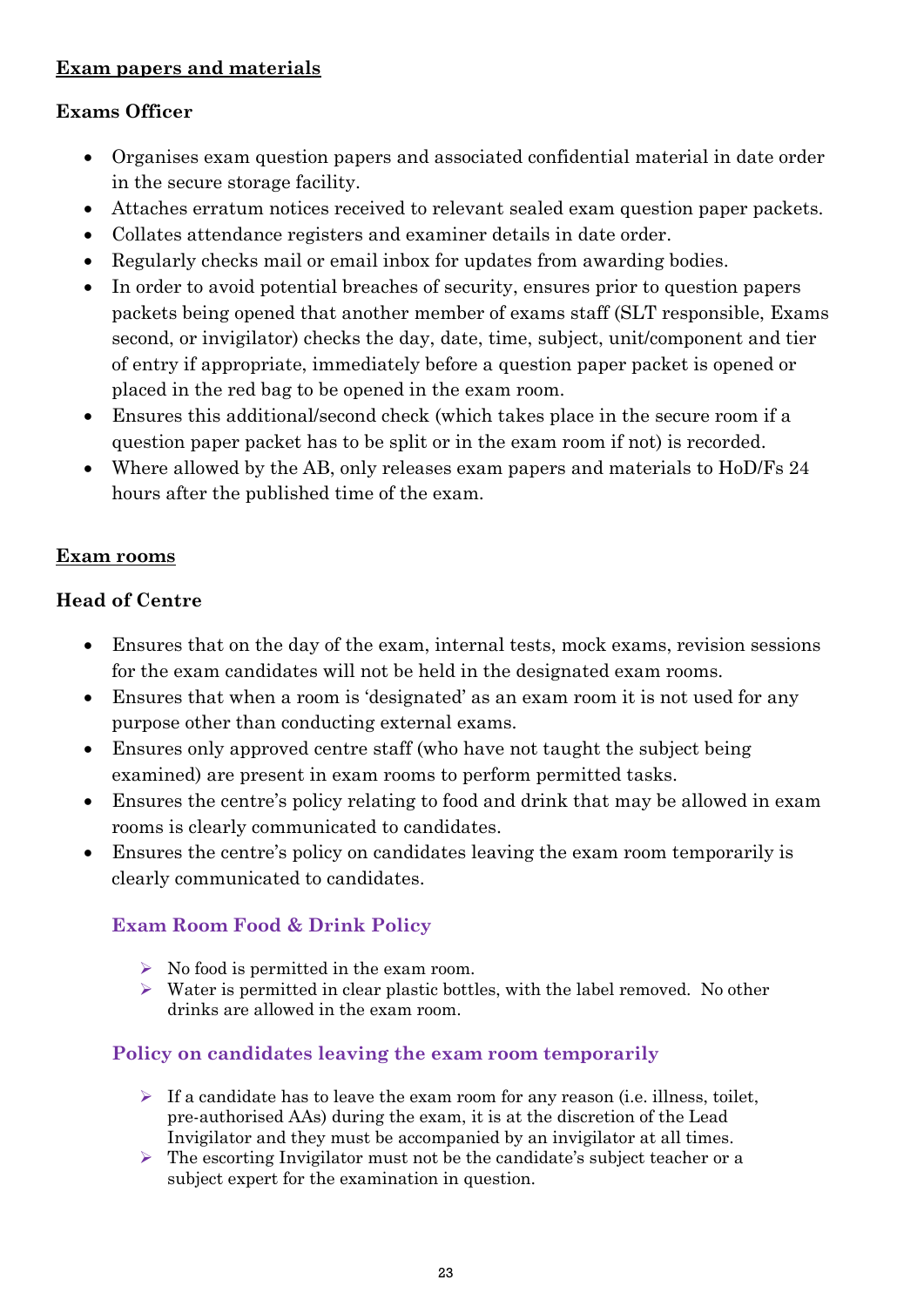- $\triangleright$  Candidates will not be allowed to go to the toilet in the first or the last 30 minutes of an exam.
- $\triangleright$  If a toilet break has been authorised by the Lead Invigilator, the candidate will be escorted, in silence, to the nearest toilet. Then returned, in silence, to the exam room.
- $\triangleright$  Only in rare circumstances (i.e. illness) and at the discretion of the EO or HoC, unless due to a pre-authorised AA, will the candidate be allowed to make up their lost time.

#### **Exams Officer**

- Ensures exam rooms are set up and conducted as required in the regulations.
- Provides invigilators with appropriate resources to effectively conduct exams.
- Briefs invigilators on exams to be conducted on a session basis (including the arrangements in place for any transferred candidates and AA candidates)
- Ensures sole invigilators have an appropriate means of summoning assistance i.e. Radios, or mobile phone (on silent) if at an alternative site.
- Ensures invigilators understand they must be vigilant and remain aware of incidents or emerging situations, looking out for malpractice or candidates who may be in distress, recording any incidents or issues on the exam room incident log.
- Ensures invigilators understand how to deal with candidates who may need to leave the exam room temporarily and how this should be recorded on the exam room incident log.
- Provides authorised exam materials which candidates are not expected to provide themselves.
- Ensures invigilators and candidates are aware of the emergency evacuation procedure.
- Ensures invigilators are aware of arrangements in place for a candidate with a disability who may need assistance if an exam room is evacuated.

## **Head of Centre**

- Ensure a documented emergency evacuation procedure for exam rooms is in place.
- Ensure arrangements are in place for a candidate with a disability who may need assistance if an exam room is evacuated.

#### **Emergency evacuation policy**

The emergency evacuation policy is held on the network in  $T:\S$ taff $\Examples$ 2021- $22\backslash$ Charter Policies and is available at  $\frac{http://characteracademy.org.uk/}{http://characteracademy.org.uk/}$ 

## **Site staff**

- Ensure exam rooms are available and set up and maintained as required by the EO.
- Ensure grounds or centre maintenance work does not disturb exam candidates in exam rooms.
- Ensure fire alarm testing does not take place during exam sessions.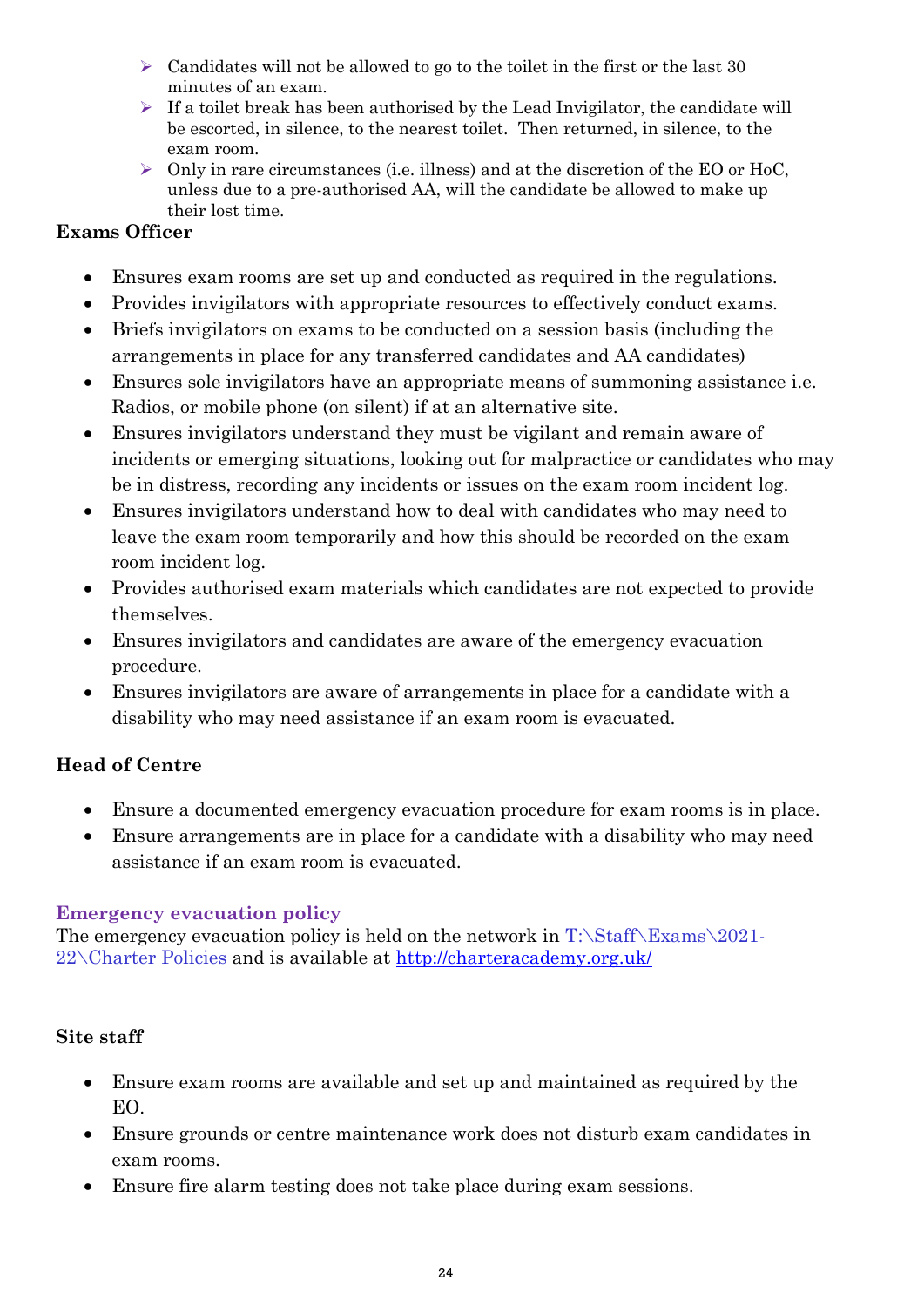## **Invigilators**

• Conduct exams in every exam room according to JCQ ICE and/or awarding body requirements and as instructed by the centre in training and briefing sessions.

## **Candidates**

- Are required to follow the instructions given to them in exam rooms by authorised centre staff and invigilators.
- Are required to remain in the exam room for the full duration of the exam.
- Are required to attend each exam in correct dress as set out in the school's Uniform Policy.

## <span id="page-24-0"></span>**Irregularities**

## **Head of Centre**

• Ensures (as required by awarding body) any cases of alleged, suspected or actual incidents of malpractice or maladministration before, during or after examinations/assessments (by centre staff, candidates, invigilators) are investigated and reported to the awarding body immediately, by completing the appropriate documentation.

## <span id="page-24-1"></span>**Managing behaviour in the exam room**

- $\triangleright$  Where a candidate is being disruptive, the invigilator will warn the candidate that if the behaviour continues they may be removed from the exam room and the awarding body will be informed and may decide to penalise them, which could result in disqualification.
- $\triangleright$  The Invigilator must record the disruptive behaviour and the warning given on the exam room incident log.
- $\triangleright$  If the behaviour continues, the Invigilator will contact the EO for next steps.
- ➢ The Head of Centre has the authority to remove a candidate from the examination room but should only do so if the candidate would disrupt others by remaining in the room.

## **Senior Leadership**

- Ensure support is provided for the EO and invigilators when dealing with disruptive candidates in exam rooms.
- Ensure that internal disciplinary procedures relating to candidate behaviour are instigated, when appropriate.

- Provides an exam room incident log in all exam rooms for recording any incidents or irregularities
- Actions any required follow-up and reports to Abs as soon as practically possible after exam has taken place.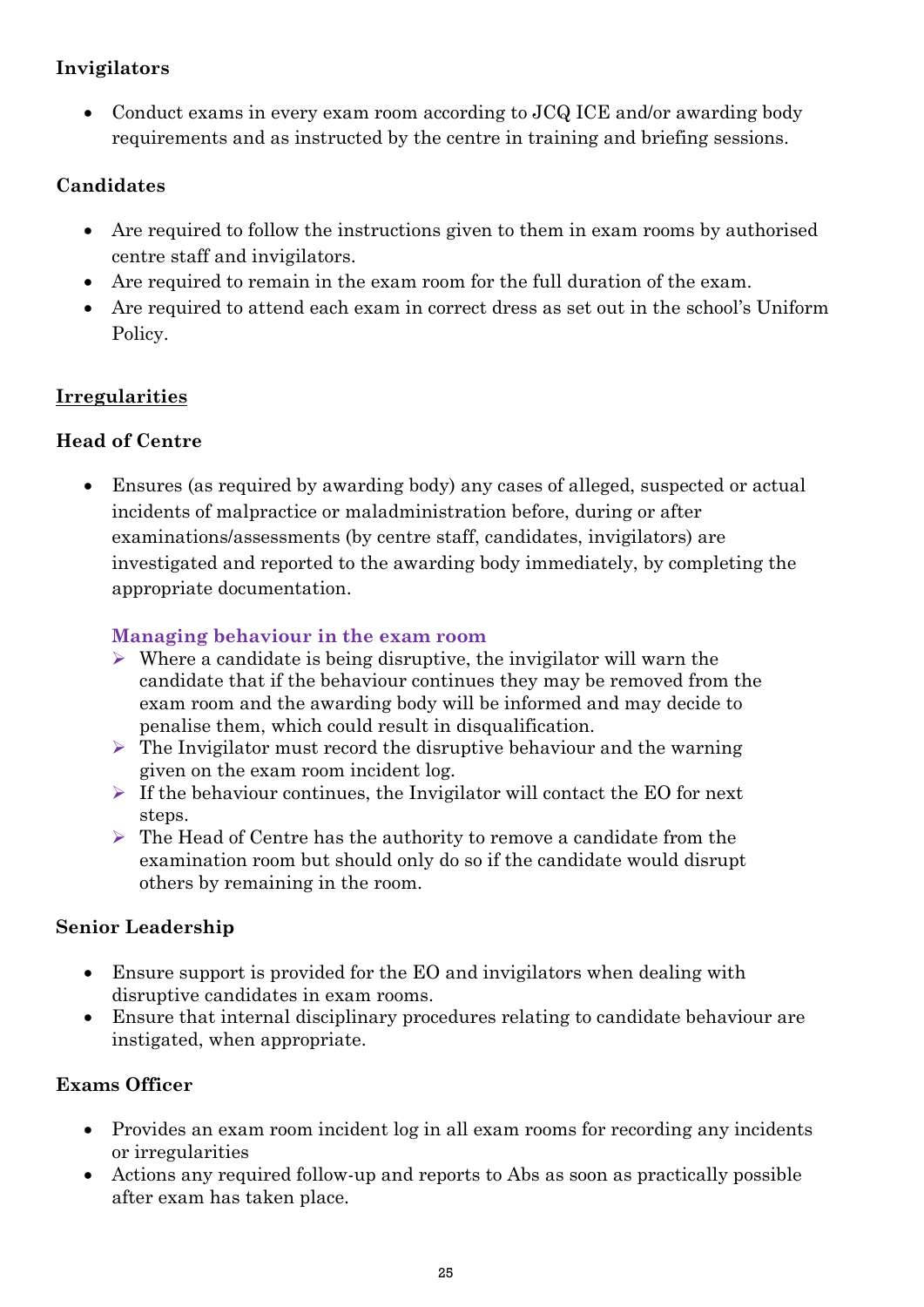## **Invigilators**

• Record any incidents or irregularities on the exam room incident log i.e. late/very late arrival, suspected malpractice, candidate illness, candidates needing to leave the exam room temporarily (toilet breaks etc.), disruption or disturbance to the exam, emergency evacuation.

## <span id="page-25-0"></span>**Malpractice**

The Head of Centre, in consultation with the SLT responsible, will investigate any suspected malpractice (either by centre staff, candidates, or invigilators)

## <span id="page-25-1"></span>**Special consideration**

## **HoD/F**

• Provide signed evidence to support eligible applications for special considerations**.**

## **Exams Officer**

- Processes eligible applications request for special consideration to ABs.
- Gathers evidence which may need to be provided by other staff in centre or candidates.
- Submits requests to awarding bodies to meet the external deadline.

## **Candidates**

- Should a candidate be unable to attend an exam due to illness, bereavement or other trauma or in instances where a candidate feels they have been disadvantaged or disturbed during an exam, then it is the candidate's responsibility to alert the Lead Invigilator, EO or Head of Centre.
- Provide appropriate evidence to support special consideration applications, where required.

## <span id="page-25-2"></span>**Unauthorised items**

Candidate personal belongings remain their own responsibility and the centre accepts no liability for their loss or damage.

## **Arrangements for unauthorised items in the exam room**

- Candidates must leave any unauthorised materials in their bags i.e. Watches, revision notes etc.
- All bags and coats are to be left at the front of the exam room on entry.
- Mobile phones must be switched off and placed in the Mobile phone storage boxes before entry to the exam room. Mobile phones **must not** be left in bags or coats.

## **Invigilators**

• Are informed of the arrangements through training.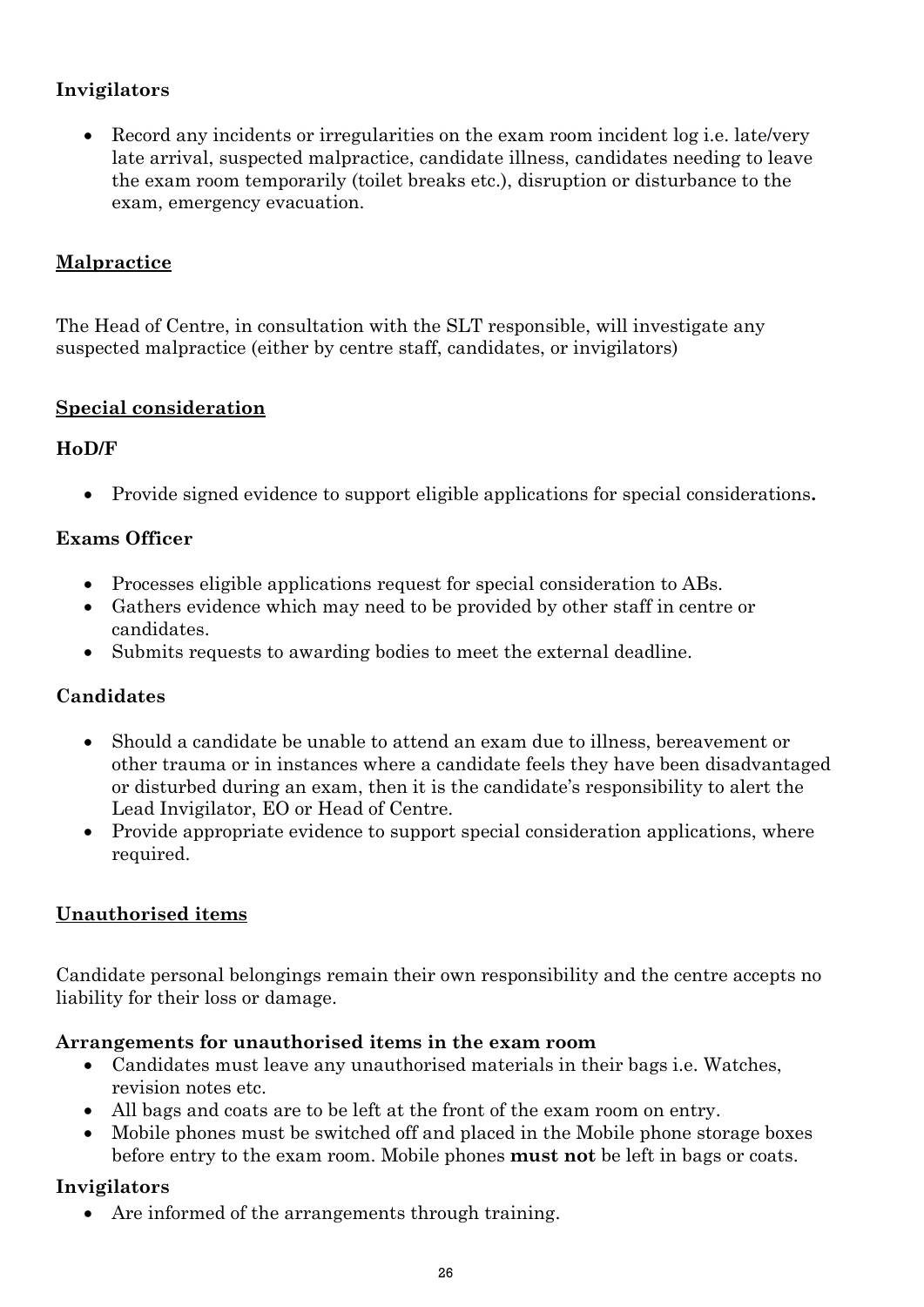# <span id="page-26-0"></span>**Results and post-results: roles and responsibilities**

#### <span id="page-26-1"></span>**Internal assessment**

#### **HoD/Fs**

- Ensures teaching staff keep candidates' work, whether part of the moderation sample or not, secure and for the required period stated by JCQ and Abs.
- Ensures work is returned to candidates or disposed of according to the requirements.

#### <span id="page-26-2"></span>**Managing results day**

#### **Head of Centre**

- Identify centre staff who will be involved in the main summer results day and their role.
- Ensures senior members of staff are accessible to candidates after the publication of results so that results may be discussed and decisions made on the submission of any requests for post results services and ensures candidates are informed of the periods during which centre staff will be available so that they may plan accordingly.

#### **Exams Officer**

• Works with SLT to ensure procedures for managing the main summer result day are in place.

#### **Site Staff**

• Ensure the centre is open and accessible to centre staff and candidates as required.

#### <span id="page-26-3"></span>**Accessing results**

#### **Head of Centre**

- Ensures results are kept entirely confidential and restricted to key members of staff until the official dates and times of release of results to candidates.
- Understands that it is not permitted to withhold provisional results from candidates under any circumstances.

- Informs candidates in advance of when and how results will be released to them.
- Accesses results from awarding bodies under restricted release of results.
- Resolves any missing of incomplete results with Abs.
- Issues statement of results to candidates on issue of results date.
- Provides summaries of results for relevant centre staff on issue of result date.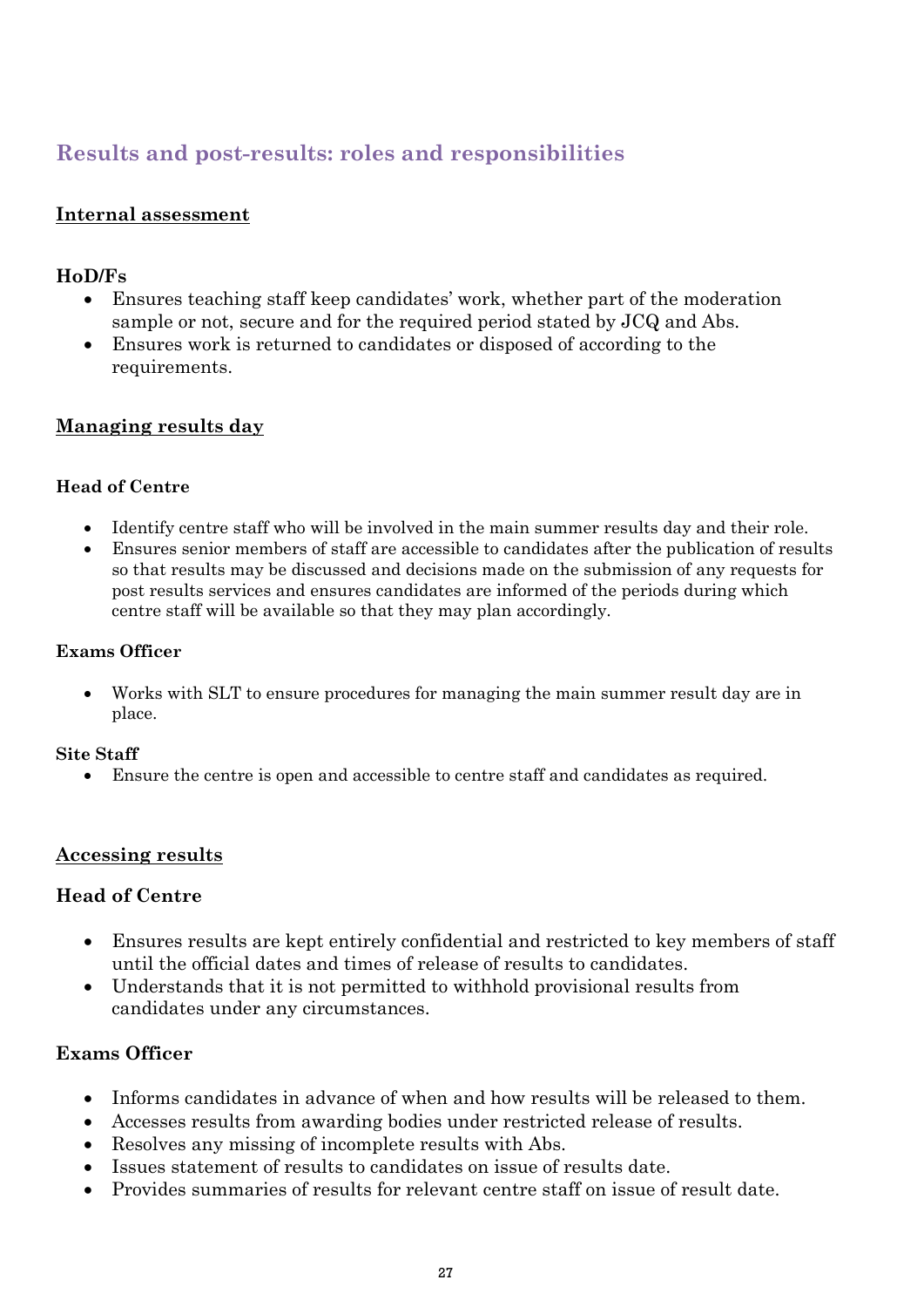#### <span id="page-27-0"></span>**Post-results services**

The cost of centre agreed Post-results services such as Reviews of Results (RoR) and Access to Scripts (ATS) will be paid by the centre.

## **Head of Centre**

- Ensures an internal appeals procedure is available where a candidate disagrees with any centre decision not to support a clerical re-check, a review of marking, a review of moderation or an appeal.
- Ensures that senior members of centre staff are available immediately after the publication of results.
- Understands that if the centre has concerns about one of its subject cohorts, then requests for reviews of marking should be submitted for all candidates believed to be affected (candidate consent is required as marks and subject grades may be lowered, confirmed or increased).

## **Exams Officer**

- Provides information to candidates and staff on the services provided by ABs and the fees charged
- Publishes internal deadlines for requesting the services to ensure the external deadlines can be met.
- Provides a process to record requests for services and to collect candidate informed consent (after the publication of results).
- Submits requests to ABs to meet the relevant external deadline.
- Tracks requests to conclusion and informs candidates and relevant centre staff of outcomes.
- Updates centre results information (MIS), where applicable.

## **HoD/Fs**

- Meet internal deadlines to request the services and gain relevant candidate informed consent.A request for a re-moderation of internally assessed work may be submitted without the consent of the group of candidates.
- Submit request to EO for ATS to support a RoR or to support teaching and learning by the internal deadline.
- Make decisions on whether to make an application for a RoR, in conjunction with Senior Leadership.

## **Candidates**

- Meet internal deadlines to request services and provide informed consent.
- If a candidate's request for a RoR is not supported, the candidate may appeal and the centre will respond by following the process in the Internal Appeals Procedure (IAP) document.

## <span id="page-27-1"></span>**Analysis of results**

## **Data Manager**